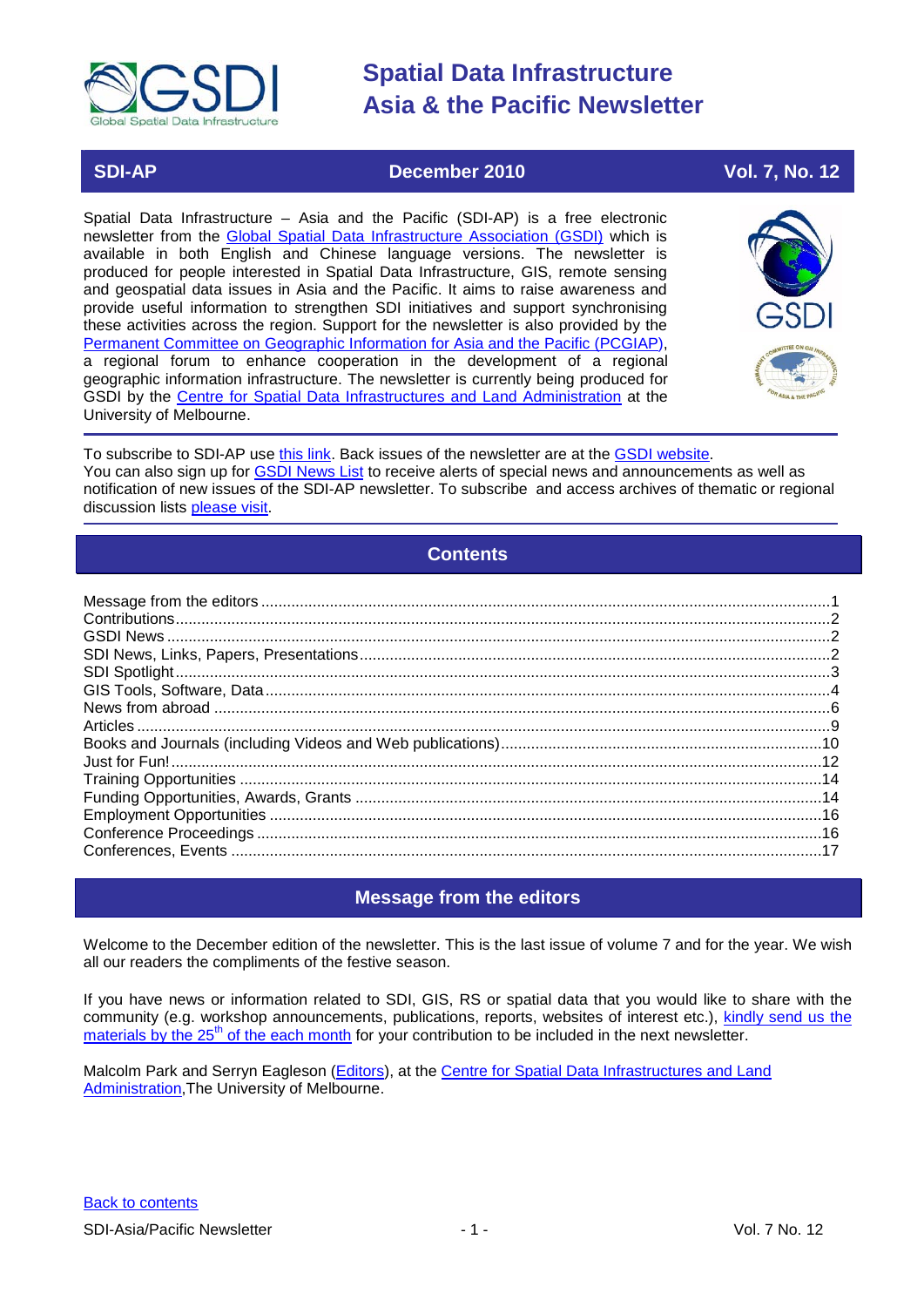

# **Contributions**

<span id="page-1-0"></span>Thank you to the following people and organisations for their contributions to this issue: Kate Lance, and Baek Wonkug for news feeds, Jeremy Shen and Bruce Lan and colleagues for the Chinese translation as well as Shivani Lal, *GIS Development*, *GeoSpatial World* and *Asia Surveying & Mapping* magazine for directly contributing to the newsletter.

#### <span id="page-1-1"></span>[Back to contents](#page-0-0)

# **GSDI News**

### **GSDI 12 Proceedings**

GSDI 12 Conference proceedings are available at [<http://www.gsdi.org/gsdiconf/gsdi12/prog\\_details.html>](http://www.gsdi.org/gsdiconf/gsdi12/prog_details.html) and photos from the event may be found at [<http://gsdi12.multiply.com/>](http://gsdi12.multiply.com/)



The full list of sponsors and exhibitors may be found at [<http://www.gsdi.org/gsdiconf/gsdi12/sponsors.ht](http://www.gsdi.org/gsdiconf/gsdi12/sponsors.html) [ml>](http://www.gsdi.org/gsdiconf/gsdi12/sponsors.html) and all collaborators are listed at [<http://www.gsdi.org/gsdi12>](http://www.gsdi.org/gsdi12).

The GSDI 13 Conference will take place in Quebec City Canada in May 2012. Source: GSDI

### <span id="page-1-2"></span>[Back to contents](#page-0-0)

# **SDI News, Links, Papers, Presentations**



# **[Value of a Map: North Korea -](http://asmmag.com/features/value-of-a-map-north-korea-south-korea) South Korea**

This past week saw North Korea launch live ammunition into South Korea. The event has raised tensions in the region. While the original border between these two countries was mapped when the Armistice was signed in 1953, and generally followed the [38th Parallel,](http://en.wikipedia.org/wiki/Korean_War) that line changes course in the western portion in such a way that it has been interpreted differently by each side Source: Asian Surveying & Mapping

# **[Spatial Data Infrastructures -](http://www.directionsmag.com/articles/spatial-data-infrastructures-more-than-directives/142537) More Than Directives \*New**

Summary: Due in large part to the success of the OGC and its members in developing standards and promoting interoperability, it is now much easier from a technology standpoint to share spatial data across and between government entities. But what about the legal aspects of this sharing? Attorney Kevin Pomfret and OGC staffer Steven Ramage examine some of these questions as they relate to successfully implementing national or regional spatial data infrastructures*.*

Source: Directions Magazine

# **Mt. Merapi - [Challenging Spatial Information Technology](http://www.asmmag.com/features/mt-merapi-challenging-spatial-information-technology)**

Mt. Merapi began erupting October 26 and has pushed volcanic ash into the atmosphere continuously at an alarming rate. This ash has already claimed 200 lives. Furthermore, it has had damaging consequences for not only the native population, but airliners traversing the sky nearby

Tandang Yuliadi Dwi Putra of Bakosurtanal, Indonesia, Trias Aditya of UGM,Indonesia and Walter de Vries of ITC in The Netherlands presented a paper at the recent GSDI 12 in Singapore entitled 'Making Sense of Local [Spatial Data Infrastructure in Volcanic Disaster Risk Management'.](http://www.google.com/url?sa=t&source=web&cd=2&ved=0CB0QFjAB&url=http%3A%2F%2Fwww.gsdi.org%2Fgsdiconf%2Fgsdi12%2Fslides%2F3.1a.pdf&ei=eiTlTPjsGsHDswaj_MXECw&usg=AFQjCNEm6SeEwG6TGQxLZ8s1yd_NGMDf_g&sig2=NPsbsEHbd2e8L0lVNa2i-g) Their presentation proposed the

development of a prototype approach toward mitigation of volcanic events. This work had 4 conclusions: 1) Spatial data and its technologies are indispensable for Merapi volcanic risk management

2) Functionalities of a local SDI required to support risk management are the ability to provide spatial resources, access to the data, metadata information, and web services

# [Back to contents](#page-0-0)

SDI-Asia/Pacific Newsletter  $\sim$  2 - 2 - Vol. 7 No. 12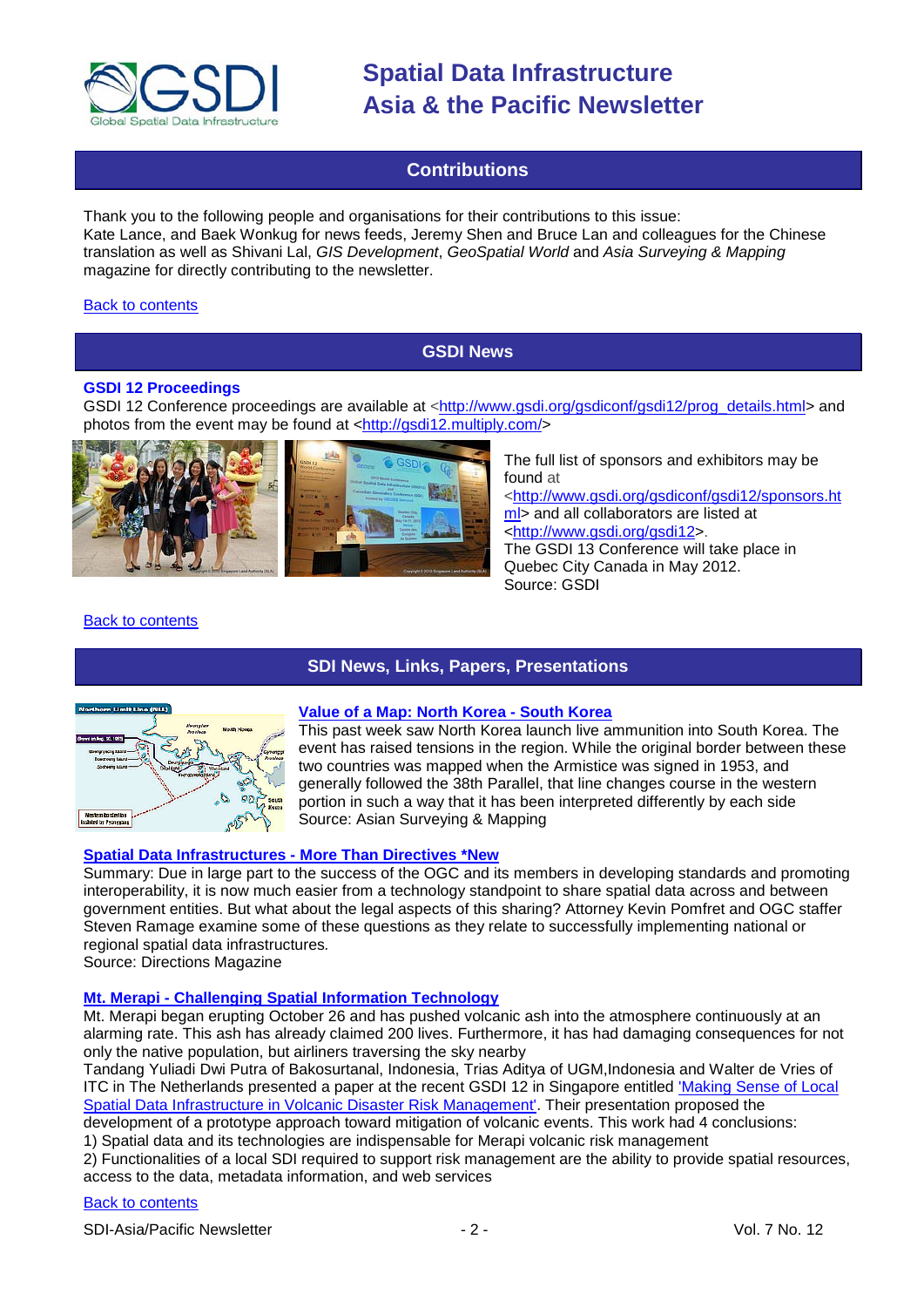

3) Geoportal and Geospatial Web Services can be exploited to facilitate local agencies' demand for collaborative work and coordination in evacuation planning

4) Evaluation of the prototype based on specific scenario got well appreciation from local agencies official Source: Asia Surveying and Mapping Magazine

# **FDGC – [endorsed External Standards](http://www.fgdc.gov/standards/fgdc-endorsed-external-standards/index_html)**

The US Federal Geographic Data Committee [\(FGDC\)](http://www.fgdc.gov/) Steering Committee has officially endorsed a group of OGC standards along with other standards developed externally to FGDC. These standards play an important role in enabling interoperability as part of the Geospatial Platform for GeoOneStop, place-based initiatives, and other potential future programs of the FGDC. Source: FDGC

**[Korea's U-City Concept Launches Globally](http://asmmag.com/news/korea-s-u-city-concept-launches-globally)**

A global U-City effort was recently launched at the U-City World Forum in Seoul. The forum was attended by 15 countries, including the U.S., China and India, and included participation from IBM, Cisco Systems, and the Open Geospatial Consortium. A new global U-City Cooperative Committee was formed at this event for the exchange of information, the creation of policy, the identification of technology and service standards, and the fostering of global talent.

Source: Asian Surveying & Mapping

# **[Outstanding paper award at ITS World Congress](https://intranet.eng.unimelb.edu.au/e-bulletin/index)**

[Han Wang](http://www.boommap.com/uploads/2/5/6/4/2564148/utilising_taxi_empty_cruise_time_to_solve_the_short_distance_trip_problem.pdf) and Stephan Winter were the authors of a [paper](http://www.geom.unimelb.edu.au/winter/pubs/wang10utilizing.pdf) that won an Outstanding Paper Award at the ITS World Congress in Korea. They described a method to provide short-distance trip pickup and delivery services, which solves some inner-urban mobility problems and opens up a new market for the taxi industry. This paper identified the obstacles of such services, and suggests the empty cruise time of taxis as a feasible solution for this short-distance trip pickup and delivery problem.

### **ABC (Australia) Radio National** *Occam's Razor* **programme (7 November, 2010) discusses Science and the City: innovative cities, smart traffic, and augmented reality**

An example is seen in the planning of traffic systems and attempts to avoid the gridlock that plagues urban centres. The development of London's traffic congestion charge, for example, depended on novel data analysis using modelling and simulation technology. Traffic congestion charges in Milan have a scale depending upon the level of pollution emitted by individual vehicles. When a vehicle enters the city, cameras almost instantaneously signal to a database identifying the model and relevant charge band. Stockholm's smart traffic system, which uses cameras and lasers to identify and charge vehicles according to the time of day, has reduced congestion by nearly 25% and emissions by about 12%. Another example is seen in a means for addressing the notorious traffic problems in Chinese cities. Siemens, the electronics and engineering company, is working for Chinese researchers to optimise traffic flow based on positional data provided automatically by drivers' mobile phones.

From the [transcript.](http://www.abc.net.au/rn/ockhamsrazor/stories/2010/3057355.htm#transcript) Also available as [Audio Download](http://mpegmedia.abc.net.au/rn/podcast/2010/11/orr_20101107.mp3) Source: [ABC Occam's Razor](http://www.abc.net.au/rn/ockhamsrazor/stories/2010/3057355.htm) (radio broadcast) see also **Just for Fun!** section for **Solar Roadways**

# see also **[Real-Time Traffic and GNSS](http://asmmag.com/news/real-time-traffic-and-gnss)** (Singapore)

Real-time traffic based upon GNSS and 'smart roads' is poised to transform the traffic management sector in a large way. As roads and traffic become more highly intelligent with onboard GNSS receivers, sensors in roads, digital signage and the use of augmented reality, how roads will be used will also change. Source: Asian Surveying & Mapping

### <span id="page-2-0"></span>[Back to contents](#page-0-0)

# **SDI Spotlight**

We have held over the *Spotlight* feature for this issue to bring to our subscribers' attention the special report on smart systems in the *Economist*, Vol 397 Number 8707.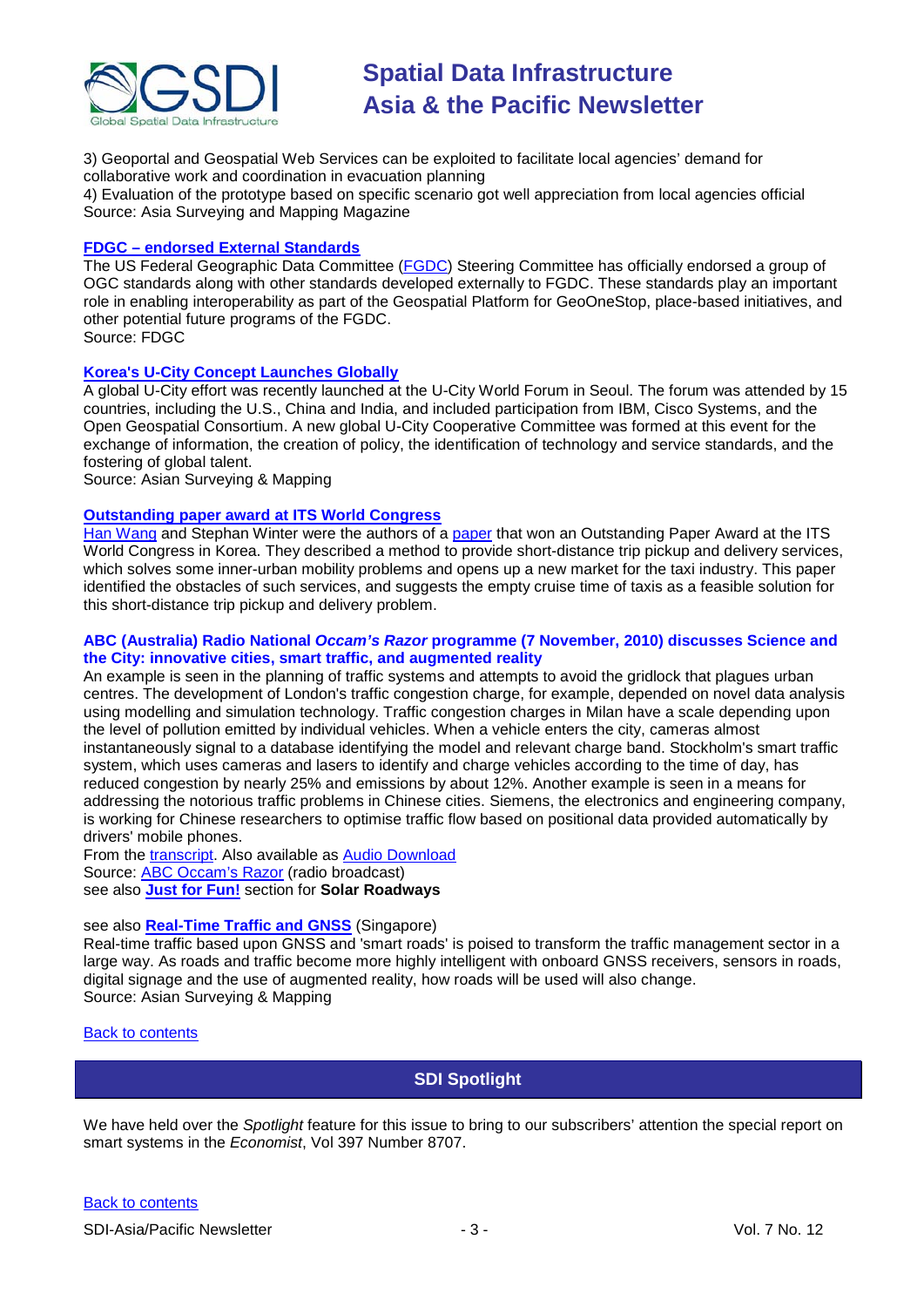

#### *Economist* **[special report on smart systems](http://www.economist.com/)**

The November 6 issue of the *Economist* has a special report on smart systems. It is composed of several articles. You can read a maximum of five articles online without charge (more requires a subscription). Here is the complete list:

- [It's a smart world](http://www.economist.com/node/17388368)
- [A sea of sensors](http://www.economist.com/node/17388356)
- [Making every drop count](http://www.economist.com/node/17388318)
- [Living on a platform](http://www.economist.com/node/17388308)
- [Augmented business](http://www.economist.com/node/17388392)
- [The IT paydirt](http://www.economist.com/node/17388298)
- [Your own private matrix](http://www.economist.com/node/17388382)
- [Sensors and sensibilities](http://www.economist.com/node/17388338)
- [Horror worlds](http://www.economist.com/node/17388328)

There is also an additional article [Living in in a see-through world](http://www.economist.com/node/17416748)

**See also [Convergence of Technology Trends Leads to the Internet of Things](http://asmmag.com/features/convergence-of-technology-trends-leads-to-the-internet-of-things)** (Asian Surveying & Mapping)

The editors remind our subscribers and readers that we welcome contributions for the *Spotlight* feature.

#### <span id="page-3-0"></span>[Back to contents](#page-0-0)

# **GIS Tools, Software, Data**

# **A new final version of gvSIG Desktop has been released: gvSIG Desktop 1.10.**

It's available at the [Downloads](http://www.gvsig.org/web/projects/gvsig-desktop/official/gvsig-1.10/downloads) section of the gvSIG website

# **[Australia Wind Farm Receives Approval](http://www.prnewswire.com/news-releases/aided-by-market-leading-remote-sensing-technology-australian-boco-rock-wind-farm-receives-planning-permission-106953943.html)**

Wind Prospect CWP (WPCWP)today announced it has received planning permission to build the Boco Rock Wind farm near Nimmitabel, New South Wales, Australia. … WPCWP used the remote sensing measurement technology developed by U.S.-based Second Wind, Inc. to measure wind speeds at the turbine rotor's hub height and beyond (up to 200 meters).

[The editors are pleased to include this item relating to the charmingly named township of [Nimmitabel.](http://en.wikipedia.org/wiki/Nimmitabel,_New_South_Wales)] Source: [Asian Surveying & Mapping](http://asmmag.com/news/aided-by-remote-sensing-australia-wind-farm-receives-approval) and PR Newswire

#### **[Software takes blindfolds off from robots](http://www.unsw.edu.au/news/pad/articles/2010/oct/Eng_research_awards.html)**

A mechatronics student has developed a software to help self-guiding robots navigate accurately. The software breaks down large maps into small sections and detects any errors that have occurred due to scanning or mapping inaccuracies. It then allows the robot to rapidly recalculate its path to eliminate the errors. It has several advantages for multiple robots operating together. Source: [Geospatial World Weekly](http://www.geospatialworld.net/index.php?option=com_content&view=article&id=18821%3Asoftware-takes-blindfolds-off-from-robots&catid=61%3Aapplication-transportation-navigation&Itemid=1) and UNSW News

#### **[China denies Map World data theft](http://china.globaltimes.cn/society/2010-10/585872.html)**

China's State Bureau of Surveying and Mapping (SBSM) answered questions on the originality of [Map World,](http://tianditu.com/) its newly launched online map service website, and confirmed that the online service software has its own independent property rights, the *Beijing News* reported. Source: [Geospatial World Weekly](http://www.geospatialworld.net/index.php?option=com_content&view=article&id=18828%3Achina-refutes-data-stealing-allegation-for-map-world&catid=49%3Aproduct-data&Itemid=1) and *Global Times* (China)

**[Mapping remote island's wild, lush mountains a 5-decade quest](http://www.yomiuri.co.jp/dy/national/T101128002593.htm)** by Akiko Yoshinaga / Yomiuri Shimbun **Staff Writer** 

Itsuo Ota has been revising and refining a map he made of the Japanese island's mountains for decades, and cares deeply about any changes to the natural environment. Source: [Asian Surveying & Mapping](http://asmmag.com/news/filling-in-yakushima-s-blanks-a-five-decade-mapping-quest) and [Daily Omiuri Online](http://www.yomiuri.co.jp/dy/index.htm)

### **[Supporting development in Bhutan through poverty mapping](http://blogs.worldbank.org/endpovertyinsouthasia/how-can-poverty-mapping-support-development-bhutan)**

The World Bank team has created poverty maps of Bhutan in collaboration with Bhutan's National Statistics Bureau (NSB) and the Gross National Happiness Commission (GNHC). The team uses a "Small Area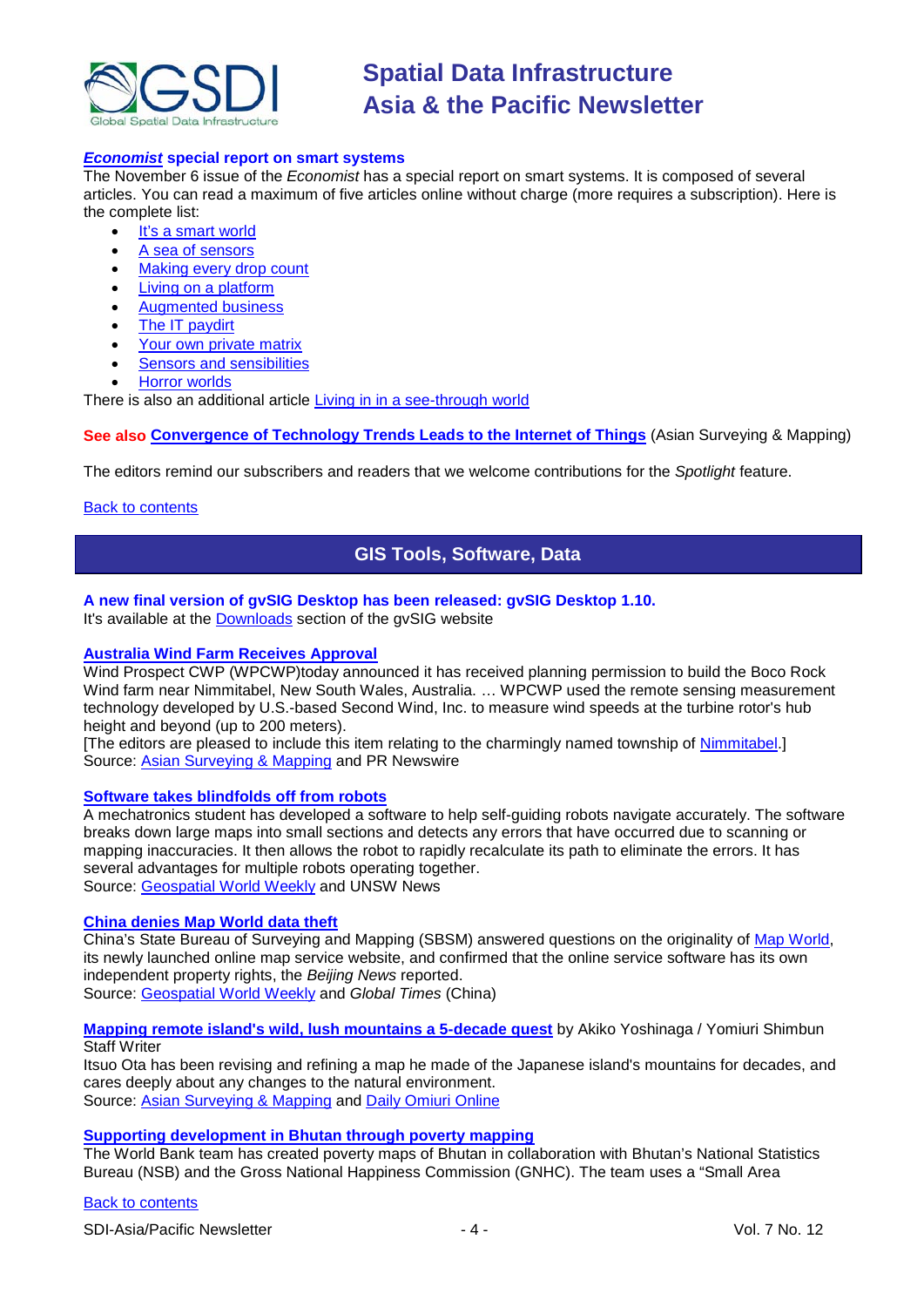

Estimation" method, utilizing both the 2005 Population Census and the 2007 household living standard survey (BLSS) to produce reliable poverty estimates at lower levels of disaggregation than existing survey data permits. Experts believe they can learn more from the poverty map by comparing it with other maps of locations of public service centres, transport networks, and market access. Using the poverty map can also identify the kind of investments necessary to lift such areas out of poverty. Thanks to Kate Lance for this item

#### **[Geoinfomatics Experts discuss Remote Sensing](http://timesofindia.indiatimes.com/city/pune/Geoinformatics-experts-to-discuss-remote-sensing/articleshow/7002476.cms#ixzz16bV9Iycx)**

More than 300 space scientists, geoinformatics technologists and infrastructure managers are likely to come together for a national symposium on *Remote sensing and geoinformatics in infrastructure development and management*, organised by the Indian Society of Remote Sensing (ISRS), Pune chapter, at the Sinhagad College of Science, Pune, and the Sinhagad Technical Education Society, Lonavla. Source: [Asian Surveying & Mapping](http://asmmag.com/news/geoinfomatics-experts-gather-in-pune-to-discuss-remote-sensing) and the Times of India

#### **[Indian state to use satellites to track terrorists](http://www.hindustantimes.com/News-Feed/tripura/Tripura-to-use-satellites-to-track-terrorists/Article1-626091.aspx)**

Tripura, an Indian State, will soon use satellites to track terrorists in the state, director general of police K. Saleem Ali said. Tripura would be the third state in India, after Jammu and Kashmir and Jharkhand, to introduce the geo satellite imagery systems (GSIS) for curbing militancy Source: [GeoSpatial World Weekly](http://geospatialworld.net/index.php?option=com_content&view=article&id=18945%3Aindian-state-to-use-satellites-to-track-terrorists&catid=57%3Aapplication-military&Itemid=1&pagetype=newssearch) and The Hindustan Times

### **[Global Map of the Mentawai Islands, Indonesia](http://www.gsi.go.jp/kankyochiri/gm-disaster-1027ind_e.html)**

The global map released this time shows the region in Indonesia affected severely by a massive earthquake occurred offshore the Metawai islands at 9:42pm on October 25 in local time. Source: [Asian Surveying & Mapping](http://asmmag.com/news/japan-global-map-of-the-mentawai-islands-indonesia) and Geospatial Information Authority of Japan

### **NREL [Geospatial Toolkit \(GsT\) for Nepal and Bangladesh](http://www.nrel.gov/international/geospatial_toolkits.html)**

The Geospatial Toolkit (GsT) is an NREL-developed map-based software application that integrates resource data and other geographic information systems (GIS) data for integrated resource assessment. The nonresource, country-specific data for each GsT comes from a variety of agencies within each country as well as from global datasets.

Funding for toolkits was provided by the United States Agency for International Development (USAID), United States Trade and Development Agency (USTDA), United Nations Environment Programme (UNEP), the U.S. Environmental Protection Agency (EPA), the U.S. Department of State (DOS), and the U.S. Department of Energy (DOE).

NEW - Revised Version

The GsT was completely redesigned and re-released in November 2010 to provide a more modern, easier-touse interface with considerably faster analytical querying capabilities. The revised version of the Geospatial Toolkit has been released for three countries: Bangladesh, Nepal, and Turkey. A revised version of the GsT will be released for all existing "original version" countries in the coming weeks. Thanks to Kate Lance for this item

# **[Digital map of Bangladesh to save Tk 3.74b](http://www.thefinancialexpress-bd.com/more.php?news_id=117497&date=2010-11-13)**

Digital topographic map, which is now under preparation, can save at least Tk 3.74 billion in a year, according to a recent study by Survey of Bangladesh (SoB), the national surveying and mapping agency. [100 Bangladeshi Taka ≈ 1 US  $\frac{6}{5}$  ≈ 0.63 £ sterling ≈ € 0.75] Source: [GeoSpatial World Weekly](http://geospatialworld.net/index.php?option=com_content&view=article&id=18944%3Adigital-topographic-map-can-save-tk-374b-sob&catid=66%3Aapplication-miscellaneous&Itemid=1&pagetype=newssearch) and The [Financial Express](http://www.thefinancialexpress-bd.com/)

#### **[Satellite Tracking Suggests Wild Birds May Spread H5N1 in Asia](http://www.cidrap.umn.edu/cidrap/content/influenza/avianflu/news/nov2210fao.html)**

About half of the birds that died in the Qinghai Lake outbreak were bar-headed geese. The FAO said the satellite tracking has shown that most of the bar-headed geese tagged at Qinghai Lake spend their winters in the Lhasa region of Tibet or in India. There, wild birds are exposed to domestic poultry, and since those areas have had H5N1 outbreaks, the virus may spread between domestic and wild birds, according to the FAO. "If this is so, wild waterfowl on the eastern portion of the Central Asian Flyway may in fact be helping spread H5N1 HPAI [highly pathogenic avian influenza] into Mongolia each spring as they across the Qinghai-Tibetan plateau to the north and east," the article says.

Source: [Asian Surveying & Mapping](http://asmmag.com/news/satellite-tracking-suggests-wild-birds-may-spread-h5n1-in-asia) and [CIDRAP](http://www.cidrap.umn.edu/index.html) Influenza News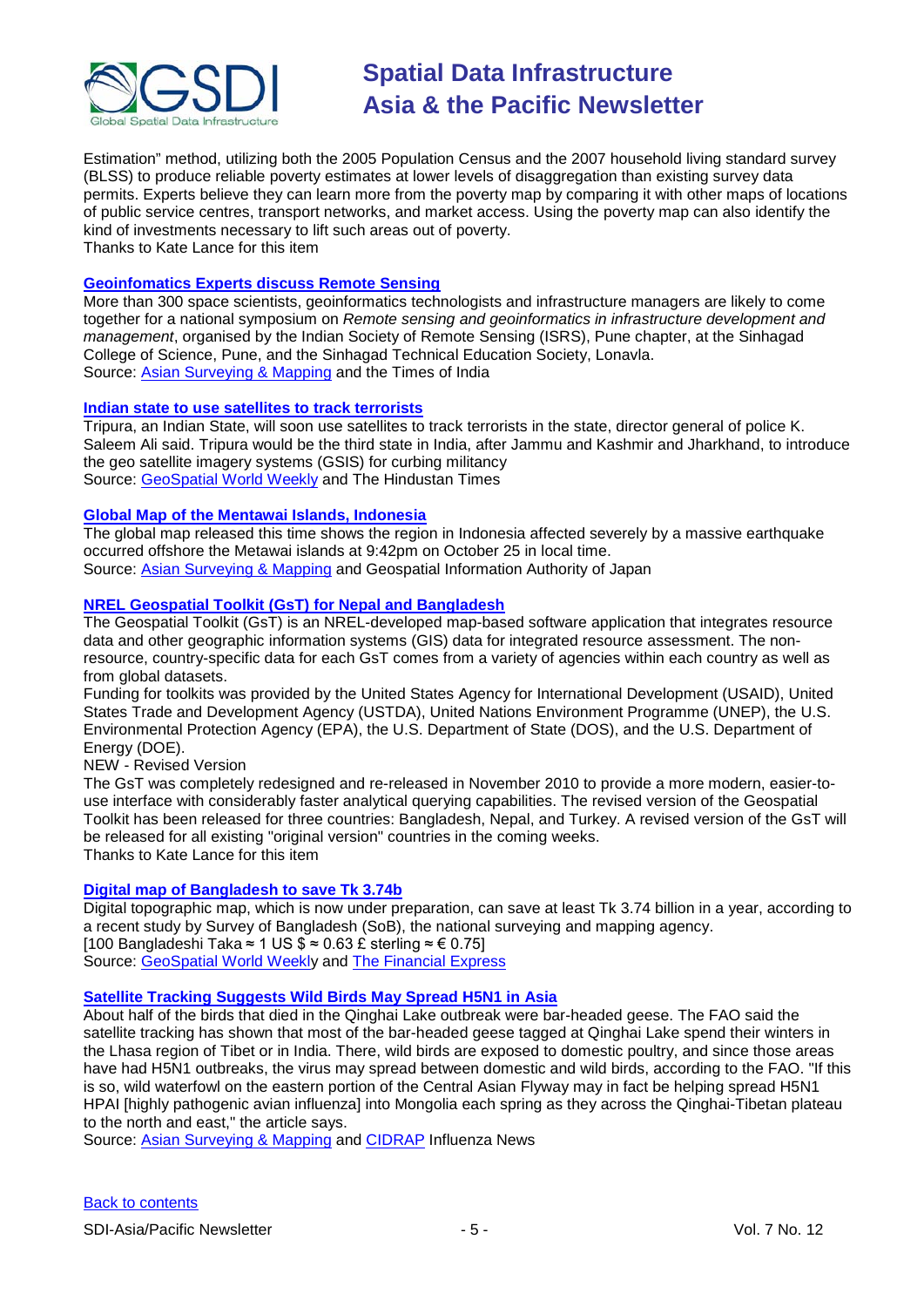

# **[Australian Solution Keeps Lights on in North America](http://www.vector1media.com/resources/toolbox/17090-australian-solution-keeps-lights-on-in-north-america)**

Indji Watch, developed by Perth-founded Indji Systems, provides real-time analysis of potential hazards that may affect utilities, including fires, earthquakes, lightning strikes and other storm activity, and a range of other issues. Indji Watch automates labour-intensive manual tracking processes by providing convenient, web-based access to timely, consistent and detailed information about external hazards as they change and develop. Source: V1 Magazine

**[Australia's space star is looking brighter](http://www.smh.com.au/opinion/politics/australias-space-star-is-looking-brighter-20101123-1851b.html)** opinion piece by Associate Professor Andrew Dempster, Director of the Australian Centre for Space Engineering Research.

As the Victorian bushfire disaster unfolded in February 2009, the best information available to emergency services came via Chinese government satellites.

… However, the key fact remains that, unlike most developed nations, and an increasing number of emerging Asian countries, Australia does not have its own earth observation satellite. As we head into another bushfire season, Australia is entirely dependent on foreign operators for critical information as disasters unfold. And increasingly such information is being sold commercially.

... More than 40 years ago Australia was the fourth country in the world to put a satellite into orbit, **[WRESAT](http://homepage.powerup.com.au/~woomera/wresat.htm)** (Australia's first satellite)**.** However, Australia's "space" star has long since dimmed. Australia has long been without a space program or agency and is now reliant on satellites owned by other countries for all our satellite services.

... While it is true Australia's co-operation agreements with China and other national and commercial satellite operators are in good shape, that's not the same as being in control ourselves.

When a fire is raging on the ground, we need to be certain we can get the best information technically possible, as fast as possible.

Source: Sydney Morning Herald

#### **China to Build a National-Level Geographic Information Industrial Park**

China has begun construction on a national Geographic Information Industrial Park that will cover 66.7 hectares in Beijing. An investment of 15 billion yuan (\$2.2 billion) is being made with funds from the State Bureau of Surveying and Mapping and the Beijing municipal government, with the park set to be operational by 2013. Source: [Asian Surveying & Mapping](http://asmmag.com/news/china-to-build-a-national-level-geographic-information-industrial-park-)

#### **[Growing a GIS Garden](http://www.vector1media.com/articles/features/16615-growing-a-gis-garden)** by Toni Jackson

Anyone with experience will tell you, gardens do not grow - no matter how talented the landscaper - without an effective growth strategy and a rich soil bed. The same can be said for planning, building and maintaining corporate data repositories - isolated databases don't typically provide data-rich business intelligence. It's an analogy that utility company San Antonio Water System (SAWS) understands well. Source: V1 Magazine

#### <span id="page-5-0"></span>**[Back to contents](#page-0-0)**

# **News from abroad**

*"This section has been included to highlight some of the developments happening outside the region which demonstrate SDI in action.*

#### **[GPS Achieves 20 Years On-orbit](http://www.afspc.af.mil/news/story.asp?id=123232581)**

GPS Block IIA-10 (SVN-23), built by Boeing, was launched on 26 November 1990 and operational on 10 December 1990. The satellite was the first in the series of GPS IIA satellites to be launched with a design life of 7.5 years. To-date the satellite has operated longer than any other satellite and is predicted to last another 12- 18 months.

Source: [Asian Surveying & Mapping](http://asmmag.com/news/global-positioning-system-satellite-achieves-20-years-on-orbit-) and US Air Force Space Command News

#### **[NASA resumes airborne survey in Antarctic](http://www.nasa.gov/mission_pages/icebridge/news/fall10/antarctic_2010campaign.html)**

NASA scientists begun second year of airborne surveys over Antarctica. The mission monitors the region's changing sea ice, ice sheets and glaciers. Researchers made flights from Punta Arenas, Chile, on NASA's DC-

### [Back to contents](#page-0-0)

SDI-Asia/Pacific Newsletter  $\overline{6}$  - 6 -  $\overline{8}$  -  $\overline{9}$  -  $\overline{9}$  -  $\overline{9}$  -  $\overline{9}$  Vol. 7 No. 12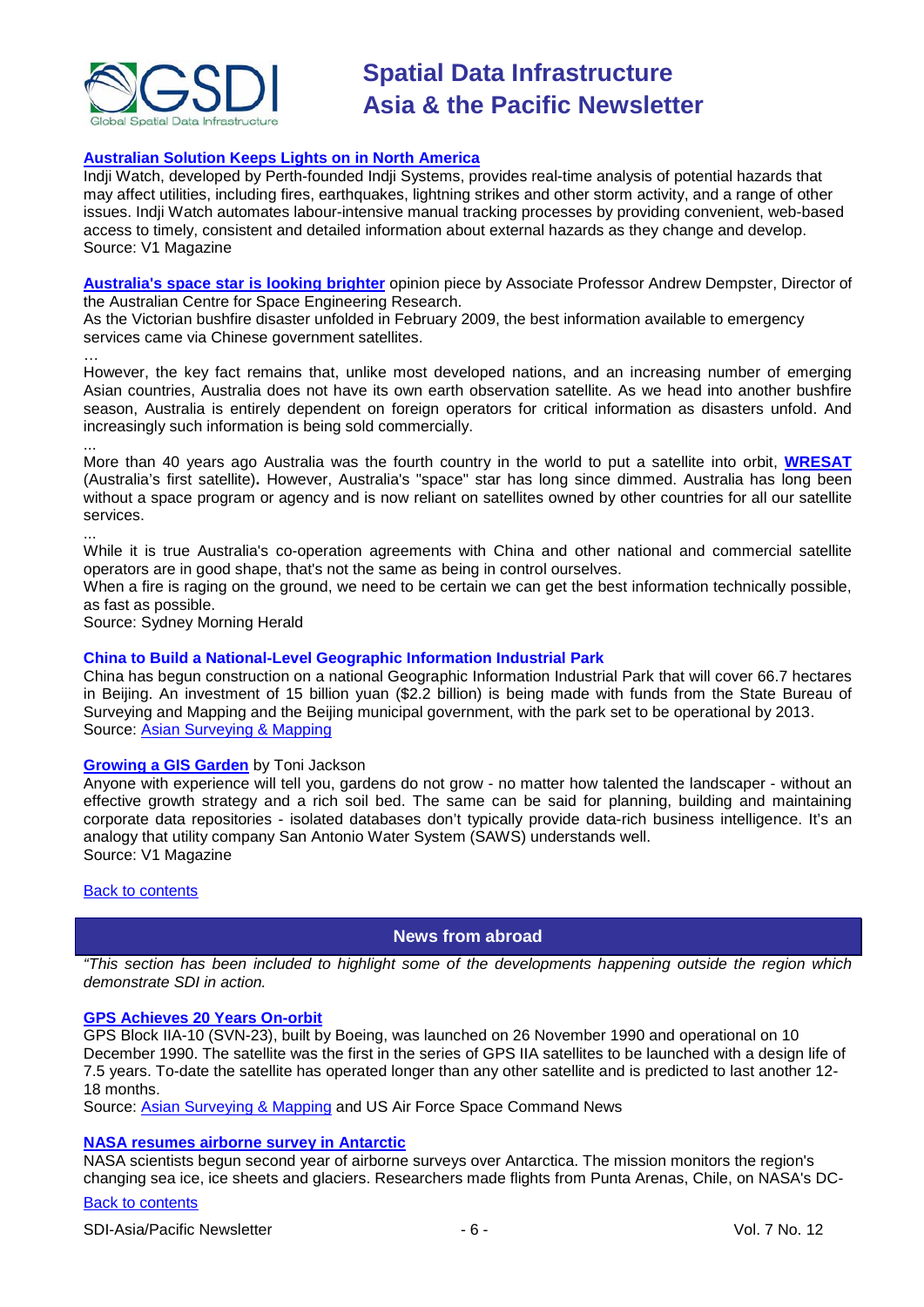

8, a 157-foot airborne laboratory equipped with a suite of seven instruments. The focus is on re-surveying areas that are undergoing rapid change and embarking on new lines of investigation. Source: [Geospatial World Weekly](http://www.geospatialworld.net/index.php?option=com_content&view=article&id=18826%3Anasa-resumes-airborne-survey-in-antarctic&catid=47%3Aproduct-surveying-mapping&Itemid=1) and NASA "Icebridge" Mission

#### **US OMB refined Geospatial data management Guidance**

The U.S. Office of Management and Budget (OMB) has released on November 10 the new Supplemental [Guidance](http://www.whitehouse.gov/sites/default/files/omb/memoranda/2011/m11-03.pdf) to OMB Circular A-16, "Coordination of Geographic Information and Related Spatial Data Activities." OMB Circular A-16 provides for improvements in the coordination and use of spatial data, and describes effective and economical use and management of spatial data assets in the digital environment for the benefit of the Federal Government and the Nation. The Supplemental Guidance further defines and clarifies selected elements of Circular A-16 to facilitate a coordinated Federal geospatial asset management capability that will improve support of mission-critical business requirements of the Federal Government and its stakeholders. The Guidance has a primary focus on geospatial data as a capital asset and outlines a portfolio management process to manage geospatial data assets. The Supplemental Guidance is the result of a dedicated effort by many individuals, agencies, and partners within the Federal Geographic Data Committee (FGDC) community. Thanks to Wonkug Baek for this item

### **US FGDC seeks Ideas on the Geospatial Platform**

The U.S. Federal Geographic Data Committee (FGDC) is seeking comments and suggestions from interested participants on the proposed [Geospatial Platform initiative.](http://www.geoplatform.gov/) The vision for the Platform was described in the President's Fiscal Year 2011 budget: "In 2010 and 2011, Federal data managers for geospatial data will move to a portfolio management approach, creating a Geospatial Platform to support Geospatial One-Stop, placebased initiatives, and other potential future programs. This transformation will be facilitated by improving the governance framework to address the requirements of State, local and tribal agencies, Administration policy, and agency mission objectives. Investments will be prioritized based on business needs. The Geospatial Platform will explore opportunities for increased collaboration with Data.gov, with an emphasis on reuse of architectural standards and technology, ultimately increasing access to geospatial data." The Platform aims to deliver valuable geospatial services that can be easily accessed by government organizations and used to provide place-based products and services to the American public. Over the past several months, the partner agencies of FGDC have developed a draft Modernization Roadmap document that provides a high-level implementation plan for the Platform. The [Roadmap](http://www.geoplatform.gov/) describes a future-state technology architecture that leverages industry standards and best practices, identifies processes and organizational elements needed to help ensure success, and proposes a strategic path forward to implement the Platform vision. The FGDC is accepting feedback through December 10. Input can be submitted in two ways: **1) On-line:** The FGDC has launched an [IdeaScale website](http://geoplatform.ideascale.com/) providing an online venue where stakeholders can submit ideas and comments related to the Roadmap and the Platform. **2) Via [e-mail](mailto:geoplatformcomments@fgdc.gov)**: Submit written comments directly to the FGDC through December 2010 using this [Comment Form](http://www.fgdc.gov/fgdc-news/GeoPlatform-Roadmap-v3-Comment-Log.xlsx/view) [Excel]. The FGDC will use these comments and communication threads to improve the Roadmap and refine the Platform.

Thanks to Wonkug Baek for this item

# **Obama Visit Heralds Earth Observation Partnerships with India**

U.S. President Barack Obama's visit to India brought with it promises for new levels of high-tech collaboration, including initiatives with the Indian Space Research Organisation (ISRO). Obama said in Parliament that Indian organisations would be removed from the so-called 'Entity List', heralding new levels of Indo-US collaboration (including Earth observation, space exploration and scientific education). Source: [Asian Surveying & Mapping](http://asmmag.com/news/obama-visit-heralds-earth-observation-partnerships-with-india) and

**[United States launches new global initiative to track changes in land cover and use](http://www.doi.gov/news/pressreleases/United-States-Launches-New-Global-Initiative-to-Track-Changes-in-Land-Cover-and-Use-Data-Sharing-Will-Assist-Land-Managers-Worldwide.cfm)**

Deputy Secretary of the Interior David J. Hayes, co-leading the U.S. delegation to the 2010 Group on Earth Observations (GEO) summit, announced that the United States is launching a new global initiative aimed at developing the first-ever comprehensive and up-to-date database of 30-meter satellite imagery that will show changes in land cover and land uses worldwide.

Thanks to Kate Lance for this item -> US Dept of the Interior press release and [News Page](http://www.doi.gov/news/doinews/US-Launches-Initiatives-to-Share-Climate-Science-Data.cfm)

#### **[Predicting earthquake risks around the world](http://gcn.com/articles/2010/11/03/global-earthquake-model.aspx)**

An international consortium is developing an open-source earthquake model that will help planners map highrisk zones and take preventive measures. When it is complete, the software program will tap into a variety of databases, permitting users to create a variety of models and maps, ranging from national or regional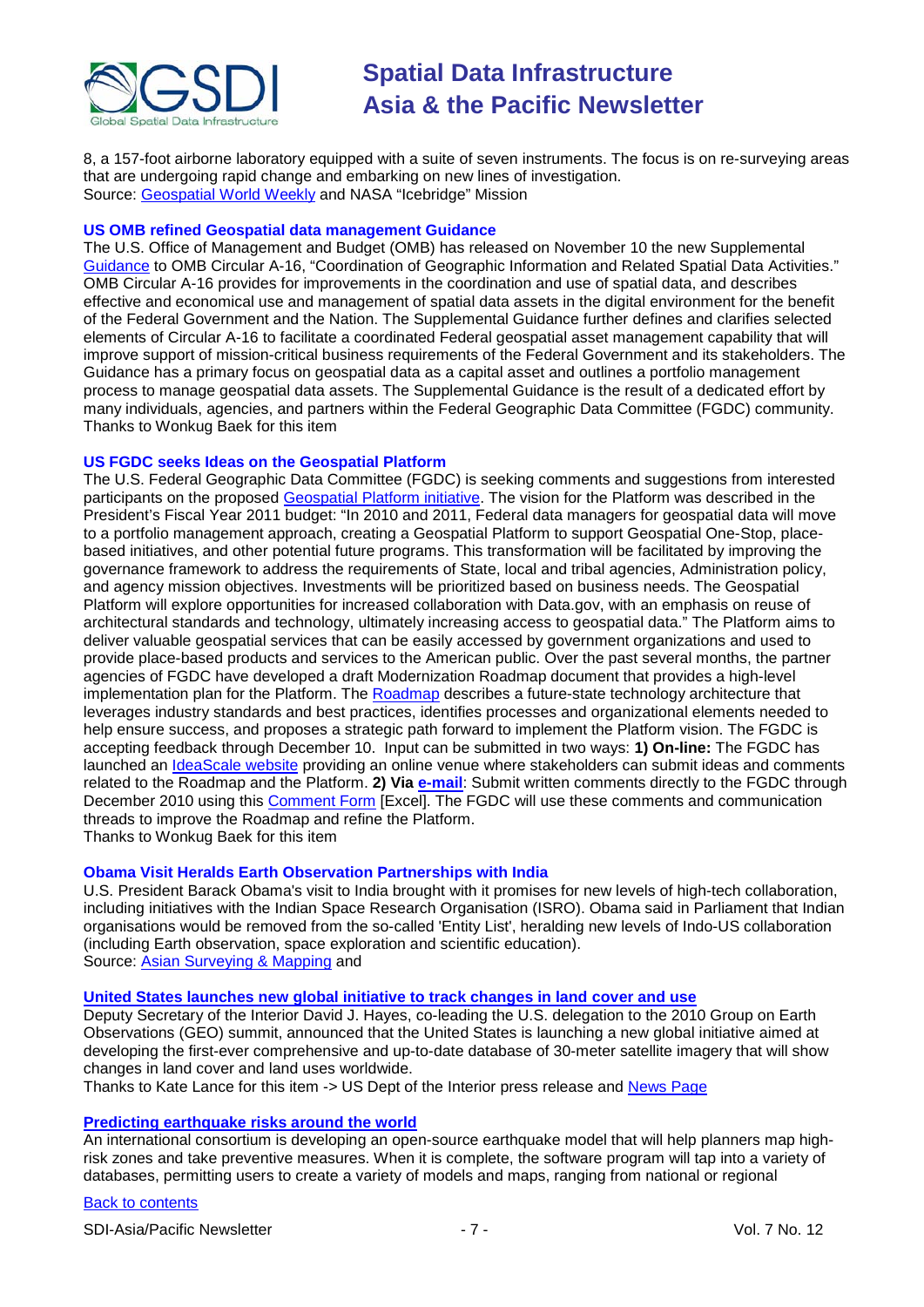

assessments of vulnerable areas to street-level studies of individual buildings near fault lines. Such a tool could help at-risk cities and regions institute repairs and construction before succumbing to a Haiti-type disaster. The Global Earthquake Model is a public/private partnership supported by the United Nations, the World Bank, the Organization for Economic Co-operation and Development, individual nations and private firms. GEM grew out of efforts to provide something more dynamic than a mere map of earthquake risk zones, said Josh McKenty, the project's IT manager. Headquartered in Pavia, Italy, the GEM consortium began work in 2009. When it is complete, GEM will provide a scalable software tool that will allow users to calculate earthquake risks worldwide, provide a basis for comparing earthquake risks across regions and borders, permit the estimation of socio-economic impact and cost-benefit analysis of mitigating actions. It is designed to clearly communicate earthquake risks accurately and transparently to allow organizations, institutions and individuals to make decisions about risk mitigation and it will be available to a wide variety of users, from communities to nations. Source: [GCN](http://gcn.com/)

Thanks to Wonkug Baek for this item

### **Data.gov sets up open data communities page**

The United States administration introduced Data.gov in May 2009 to provide government data free in easily accessible formats. It has grown to offer 305,692 datasets and 236 new applications for the data. The Data.gov website has started an **online Open Data Community** page to encourage public discussions about accessing and sharing data. The page, which began Nov. 15, has 10 categories of topics that include balancing security and openness; developing policies for global data sharing; and using geospatial data, semantic technologies and best practices. Visitors to Data.gov are invited to register with the community to participate and comments are posted publicly. The community's goal is to stimulate global innovation and transparency in government by working to access, share and curate data from government sources, according to statements on the site. Source: [Federal Computer Week](http://fcw.com/articles/2010/11/17/data.gov-communities-open-data.aspx) (Thanks to Wonkug Baek for this item)

### **USDA National Farmers Markets Data Open**

The U.S. Department of Agriculture today announced a series of enhancements to the USDA National Farmers Market Directory, including a mapping feature and reformatted data sets. The data sets and widget are also available on Data.gov in support of the USDA's Open Gov efforts.

… This high-value data set is available on Data.gov at: < <u>http://www.data.gov/tools/4034</u> >, and on the AMS web site at: <<http://apps.ams.usda.gov/FarmersMarkets/> >. USDA seeks to contribute to the availability of highvalue data to the public and encourage the innovative use of government-collected information in everyday life. Source: [USDA](http://www.usda.gov/wps/portal/usda/!ut/p/c4/04_SB8K8xLLM9MSSzPy8xBz9CP0os_gAC9-wMJ8QY0MDpxBDA09nXw9DFxcXQ-cAA_2CbEdFAEUOjoE!/?contentidonly=true&contentid=2010%2F11%2F0609.xml)

Thanks to Wonkug Baek for this item

#### **[European purchasing power map](http://www.gfk-geomarketing.com/fileadmin/newsletter/pressrelease/purchasing-power_europe_2010.html)**

The updated "GfK Purchasing Power Europe 2010/2011" study reveals the regional distribution of the population's purchasing power in 42 European countries. The company has projected the study through maps. This year's study suggests the beginning of a recovery from the economic and financial crisis. Source: [GeoSpatial World Weekly](http://geospatialworld.net/index.php?option=com_content&view=article&id=19004%3Amap-highlights-european-consumers-potential-&catid=72%3Abusiness-market-survey-research&Itemid=1&pagetype=newssearch) and GfK Press release



# **[Remote Sensing monitoring of opium growth](http://www.cranfield.ac.uk/news/pressreleases/2010/page51323.html?cid=rssfeed)**

Cranfield University has developed remote sensing (RS) survey techniques for monitoring opium poppy. The technique has proved effective in accurately monitoring opium poppy production in Afghanistan – responsible for 90 per cent of the supply of the illegal crop in the world.

Source: [GeoSpatial World Weekly](http://geospatialworld.net/index.php?option=com_content&view=article&id=19006%3Ars-techniques-improve-monitoring-of-opium-poppy&catid=51%3Aapplication-agriculture&Itemid=1&pagetype=newssearch) and Cranfield University Press release

# **[Digital humanities](http://www.nytimes.com/2010/11/17/arts/17digital.html?_r=2&hp)**

Members of a new generation of digitally savvy humanists are digitally mapping civil war battlefields to understand what role topography played in victory, using databases of thousands of jam sessions to track how musical collaborations influenced jazz, searching through large numbers of scientific texts and books to track where concepts first appeared and how they spread, and combining animation, charts and primary documents about Thomas Jefferson's travels to create new ways to teach history.

This alliance of geeks and poets has generated exhilaration and also anxiety. The humanities, after all, deal with elusive questions of aesthetics, existence and meaning, the words that bring tears or the melody that raises goose bumps. Are these elements that can be measured?

# [Back to contents](#page-0-0)

SDI-Asia/Pacific Newsletter  $\overline{\phantom{a}}$  - 8 -  $\overline{\phantom{a}}$  -  $\overline{\phantom{a}}$  Vol. 7 No. 12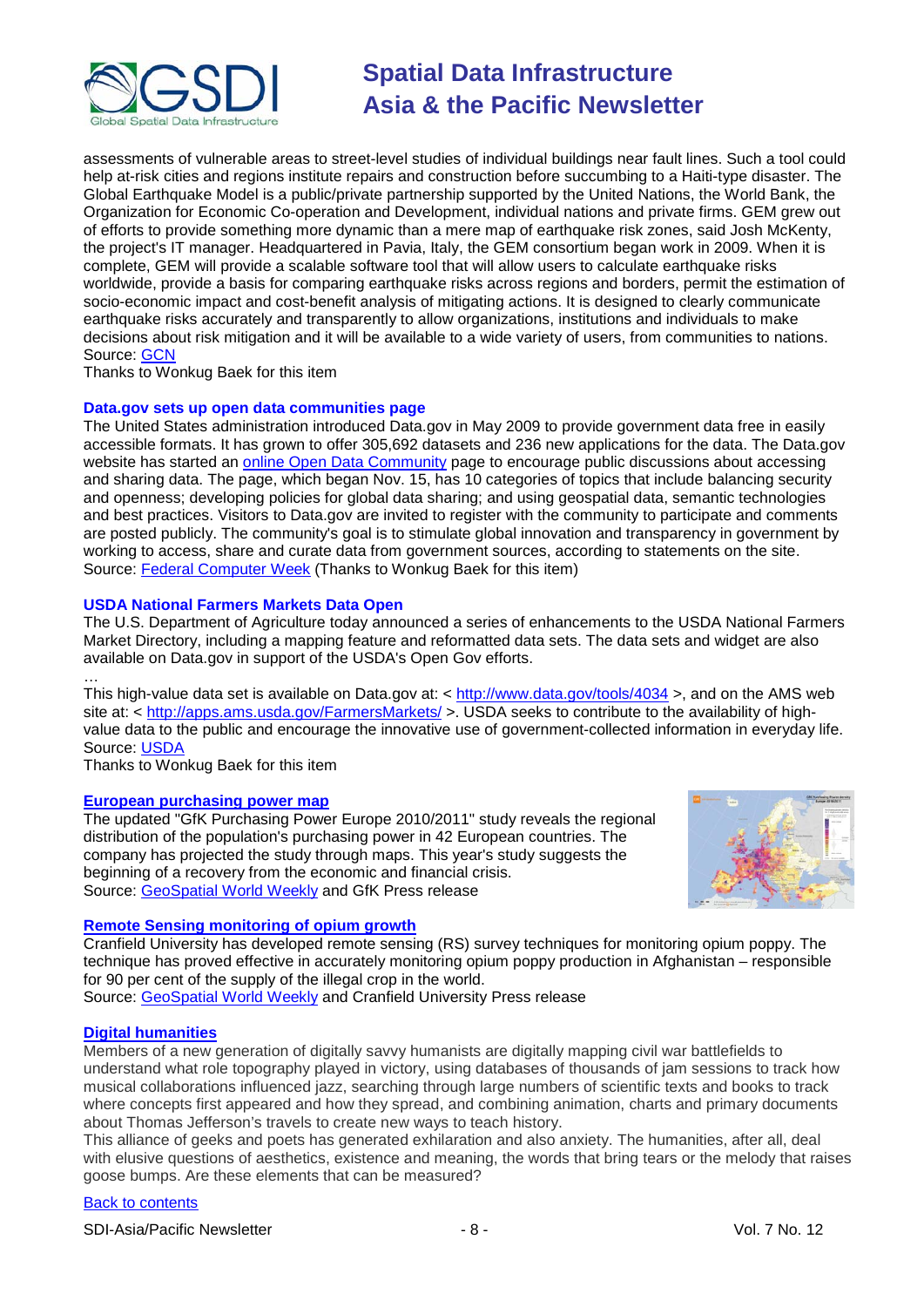

Digital humanities is so new that its practitioners are frequently surprised by the developments, observes an article published in *New York Times*. Source: [GeoSpatial World Weekly](http://geospatialworld.net/index.php?option=com_content&view=article&id=19008%3Adigital-humanities--the-next-big-thing&catid=66%3Aapplication-miscellaneous&Itemid=1&pagetype=newssearch) and NYTimes.com

# **ESRI Technology to Enhance Airport Operations and Security**

Baton Rouge Metropolitan Airport (BTR) has recently begun a three-year project that will integrate Esri's geographic information system (GIS) technology into its digital airport management system. The project will combine GIS and airport management to enhance many aspects of the airport's operations, such as data, asset, and workflow management. It will also benefit the airport significantly with Federal Aviation Administration (FAA) guidelines that regulate the accuracy of spatial data.

Source: Directions Magazine and ESRI Press release

#### **[The Evolution of a Mega City: The Case of Ibadan, Nigeria](http://www.vector1media.com/articles/features/16973-the-evolution-of-a-mega-city-the-case-of-ibadan-nigeria)** by David T. Afolayan

The growth of mega-cities around the world poses unique challenges for managing infrastructure, health, communities and transportation. This expansion is near impossible to understand and plan for appropriately without the assistance of spatial information and geospatial technology. Geographic informatiom systems (GIS) and computer-aided design (CAD) are both helping to address these challenges. Yet, other areas that require attention fall more directly to spatial data infrastructures (SDI) and helping to build capacity within policy bodies. Source: V1 Magazine

#### <span id="page-8-0"></span>**[Back to contents](#page-0-0)**

# **Articles**

# **[Editorial/Opinion](http://www.geospatialworld.net/newsletter/weekly_newsletter/nov2210.htm)** by [Prof Arup Dasgupta](mailto:arup.dasgupta@gisdevelopment.net) (GeoSpatial World Weekly, 22 November)

#### **Interdisciplinary matters**

It has been demonstrated again and again that geospatial systems are not a panacea but only a means to improve decision making. The skill is in being able to use the systems to arrive at and evaluate decision alternatives to reduce the element of risk in any decision situation. Decision making is the realm of domain experts. It is necessary for them to become geospatially aware and able. Geospatial technology and applications must become pervasive and persistent. Geography has to become like mathematics - a core subject in all professional courses. Domain knowledge strengthened with geography, computer applications and some basic management science is the mix that should take a professional far. As geospatial technology becomes pervasive there is a need to look at regulations and policies governing data and systems. Unfortunately, geospatial systems are the original 'dual use' technologies. Knee jerk reactions like banning data or technology will be self defeating. There is therefore a need for a debate which involves not only geospatial professionals but domain experts and even the general public. These moves will ensure that geospatial applications are well on their way to becoming ubiquitous.

**[An integrated approach for monitoring tea plantations](http://geospatialworld.net/index.php?option=com_content&view=article&id=19161%3Aan-integrated-approach-for-monitoring-tea-plantations-&catid=111%3Aagriculture-overview&Itemid=41)** by [Rishiraj Dutta,](mailto:dutta13191@itc.nl) Department of Earth Observation Science, Faculty of Geoinformation Science & Earth Observation, ITC, University of Twente, Enschede, The Netherlands

#### **Abstract**

This study proposes an approach to develop a simple, time efficient and generic approach to assess and monitor tea plantations in Northeast India using time series remote sensing images. The tea industry in India is in a consolidation phase with the plantations suffering from yield decline and quality. Tea is affected by a plethora of factors including age, environment and management. Therefore, monitoring and analysing growth of tea plantations over space and time is a very important aspect. Remote sensing offers an efficient and reliable means of collecting the information required, in order to map tea type and acreage. Through the use of satellite imageries, information on the health of tea plantations can be extracted. The spectral reflectance of a tea field always varies with respect to the phenology, stage type and crop health and these could be well monitored and measured using multispectral sensors. Information from remotely sensed data can be integrated into GIS by combining with ancillary data which can provide insights to the cultural practices being implied into the cropping system. It will also help farmers identify areas within a field which are experiencing difficulties, so that they can apply, for instance, the correct type and amount of fertilizer, pesticide or herbicide. Using this approach, planters will not only improve the productivity of their land, but will also reduce farm input costs and minimise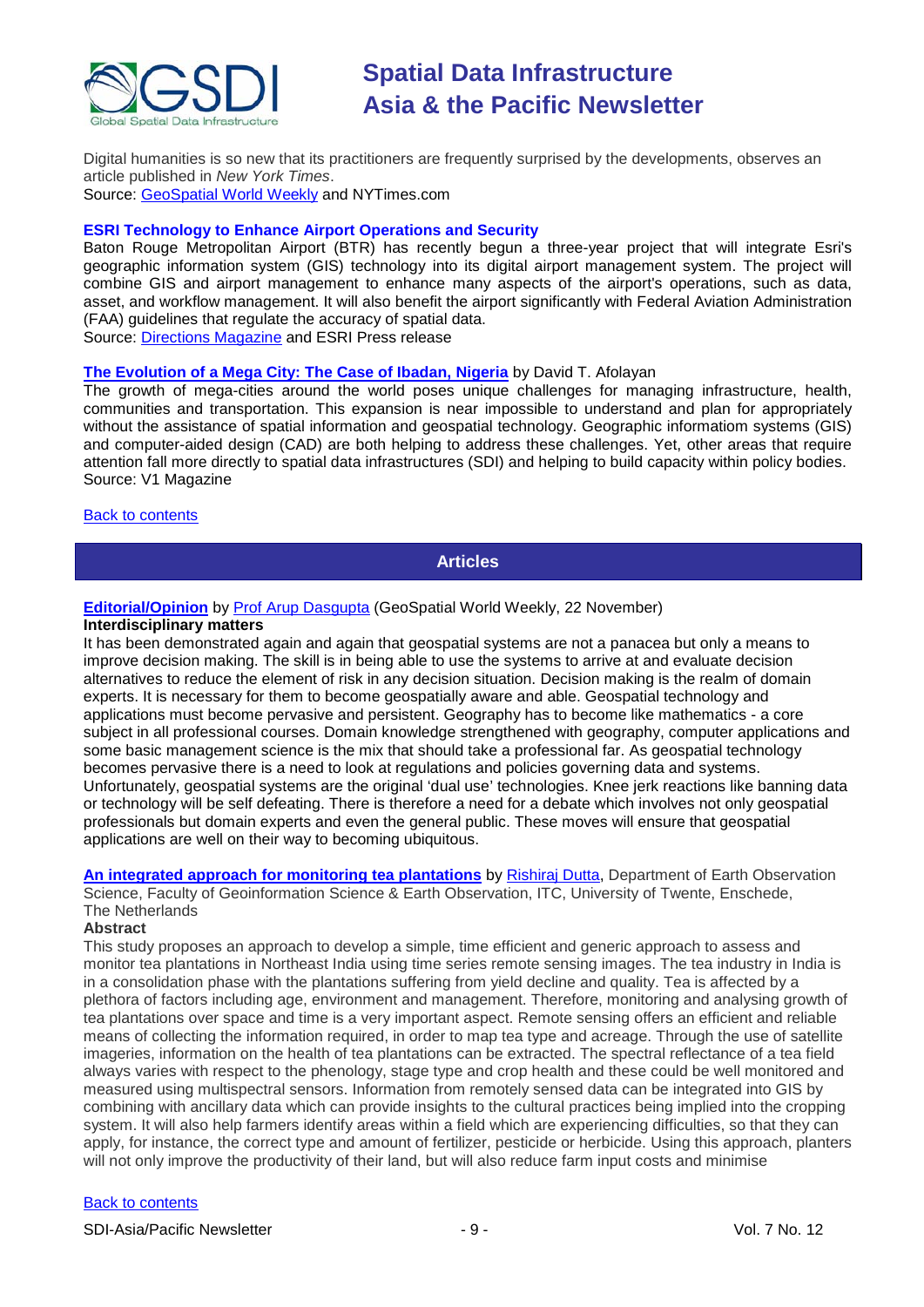

environmental impacts. Based on this, a stepwise approach has been designed to assess and monitor tea plantations in Northeast India Source: GeoSpatial World Weekly

#### **[Falling Off the Edge of the Map](http://www.directionsmag.com/articles/falling-off-the-edge-of-the-map/142735)** by Jim Keenan

As multiple mapping technologies jostle for dominance in the consumer and enterprise marketplace, this article takes a look at how spatial technologies are bumping up against their limits. Furthermore, they are destined to align (or collide!) with other data visualization technologies and eventually morph into practical business intelligence applications. Jim Keenan of IDV Solutions explains how to use location intelligence to "link the dots" to help mitigate terrorist plots, among other things.

Source: Directions Magazine

#### <span id="page-9-0"></span>[Back to contents](#page-0-0)

# **Books and Journals (including Videos and Web publications)**

**Global Positioning Systems Redbook Volume Seven** edited by Dr. Maarten Uijt de Haag, Dr. Demoz Gebre-Egziabher, and Dr. Mark Petovello. The Institute of Navigation has released the [Global Positioning Systems Volume Seven](http://www.ion.org/publications/toc/redbookstocV7.htm) of the Redbook Series.

**[MacroWikinomics: Rebooting Business and the World](http://www.vector1media.com/articles/reviews/17006-macrowikinomics-rebooting-business-and-the-world)** by Don Tapscott and Anthony D. Williams, PENGUIN, **ISBN:** 978-1591843566, 2010, 432 pages Reviewed by Matt Ball (V1 magazine)

#### **[A new online Atlas shows how climate change will affect distribution patterns of Iberian forests](http://www.directionsmag.com/pressreleases/a-new-online-atlas-shows-how-climate-change-will-affect-distribution-p/144860)**

Researchers from Universitat Autònoma de Barcelona (UAB) and CREAF have developed the *Suitability Atlas of Woody Plants of the Iberian Peninsula*, a series of digital maps available online which for the first time reveal the present and future degree of adaptation to climate conditions of the main plant species found in the forests throughout the Iberian Peninsula. Data shows the tendency of forests to move higher in altitude and migrate towards the north.

#### **Perspectives on Spatial Data Analysis** by Luc Anselin, Sergio J. Rey

This book takes both a retrospective and prospective view of the field of spatial analysis by combining selected reprints of classic articles by Arthur Getis with current observations by leading experts in the field. Four main aspects are highlighted, dealing with spatial analysis, pattern analysis, local statistics as well as illustrative empirical applications. Researchers and students will gain an appreciation of Getis' methodological contributions to spatial analysis and the broad impact of the methods he has helped pioneer on an impressively broad array of disciplines including spatial epidemiology, demography, economics, and ecology. The volume is a compilation of high impact original contributions, as evidenced by citations, and the latest thinking on the field by leading scholars. This makes the book ideal for advanced seminars and courses in spatial analysis as well as a key resource for researchers seeking a comprehensive overview of recent advances and future directions in the field. This book is available for download from [here](http://www.ebook3000.com/Perspectives-on-Spatial-Data-Analysis_104572.html)



GIS Tutorial for Humanitarian Assistance uses real-world scenarios as a practical guide for responding to crises, disasters, and relief efforts around the world. New from Esri Press, the tutorial will benefit both professionals and students as they apply geographic information system (GIS) skills and analysis to humanitarian efforts in ways that can help save lives and make the most of limited resources. The book includes a 180-day trial of ArcGIS Desktop 9.3.1 software on DVD. A CD with data for the exercises is also provided. Internet: < [www.esri.com/esripress>](http://www.esri.com/esripress) and

<<http://esripress.esri.com/display/index.cfm?fuseaction=display&websiteID=189&moduleID=0> > Source: [GeoInformatics](http://www.geoinformatics.com/blog/)

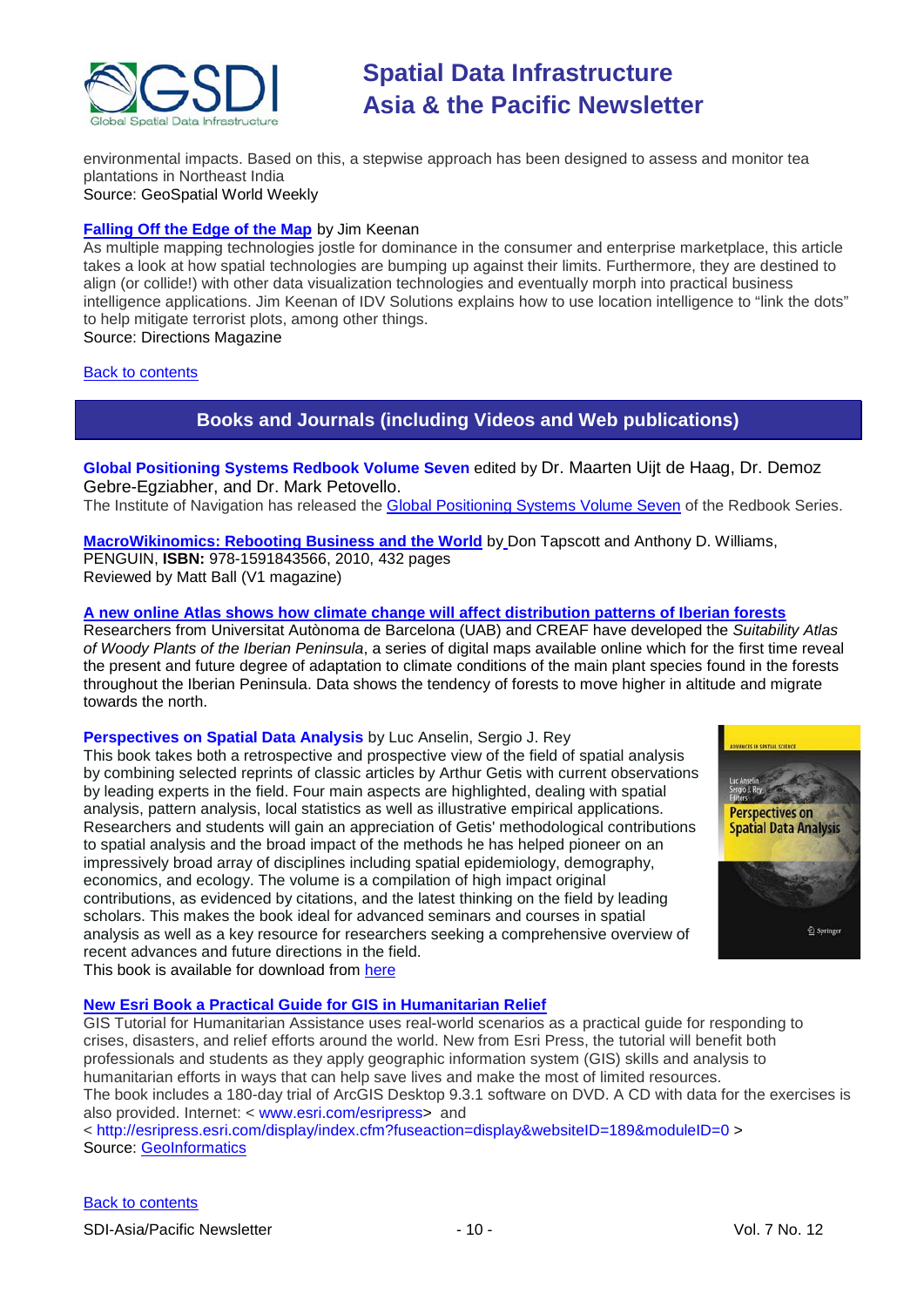

#### **[Mother Pelican -](http://www.pelicanweb.org/solisustv06n11page1.html) November 2010**

#### **Articles:**

- 1. Editorial Opinion ~ The Root Cause of Unsustainable Development
- 2. The Economics of Natality, by Ina Praetorius
- 3. The Case for Working with our Cultural Values, by Tom Crompton
- 4. The First Woman Priest, by José Ignacio González Faus
- 5. Reducing Inequality: The Missing MDG, by Sakiko Fukuda-Parr
- 6. The Values of Everything, by George Monbiot
- 7. Reflections on Paying Living Wages, by Rita M. Rodriguez
- 8. Ecological Perspectives on Business Decision-Making, by Ilia Delio
- 9. Adam and Eve and the Gender Divide, by John R. Coates

#### **Supplements:**

- 1. Advances in Sustainable Development
- 2. Directory of Sustainable Development Resources
- 3. Sustainable Development Simulation (SDSIM) Version 1.2

#### **[SERVIR-Africa community news -](http://www.servir.net/africa/index.php?option=com_mamblog&Itemid=54&task=show&action=all&id=0&ignorecount=1) October 2010**

- Predicting and mapping malaria under climate change scenarios
- Call for abstracts: remote sensing session WildFire 2011 Conference, South Africa
- GIS and natural resource management in Zambia and more…

#### *[Coastal Informatics: Web Atlas Design and Implementation](http://icoastalatlas.net/handbook)*, IGI-Global, ISBN13:

9781615208159, 350 pp.

Edited by Dawn J. Wright, Edward ("Ned") Dwyer and Valerie Cummins **Mapping Solutions from Sea to Shining Sea**

This publication presents the emerging development of coastal web atlases through a series of case studies which give practical guidance on geographic data management and documentation through standards-based metadata, as well as making underlying geographic databases interoperable. This resource is of practical use in web atlas design, development and implementation for improving spatial thinking in the coastal context, with innovative chapters that bring together key experts from Europe, the United States, the Caribbean, Africa, and Australia.

In addition, the publication is also accompanied by a dedicated website [\(International](http://icoastalatlas.net/)  [Coastal Atlas Network\)](http://icoastalatlas.net/) to provide further elaboration on advanced themes.

# **[UN-SPIDER October 2010 Updates](http://www.un-spider.org/about/updates/october-2010)**

**UN-SPIDER News**

- Fourth United Nations International UN-SPIDER Bonn Workshop
- SpaceAid supporting disaster response in Benin, Thailand, Philippines, and Myanmar
- UN-SPIDER at the 8th International Conference of the African Association of Remote Sensing of the Environment (AARSE) and the GARNET-E workshop
- UN-SPIDER and ADRC organize side event at the 4th Asian Ministerial Conference on Disaster Risk Reduction
- UN-SPIDER moderates thematic session at GMES User Forum
- New UN-SPIDER RSO established at the Disaster Risk Reduction Centre of the University of the West Indies

#### **Community News**

- Sentinel Asia covering ten disasters in seven countries
- International Charter Space and Major Disasters: delivering products for six countries
- First call for papers for the GI\_Forum 2011
- GSDI12 World Conference "Realising Spatially Enabled Societies"
- RP supports use of space technology to address climate change
- Sentinel-3: a new pair of glasses to view earth
- Geospatial databases and the evolving role of the surveyor
- DRR Project Portal for Asia and the Pacific

## **Conferences and Workshops supported by UN-SPIDER**

#### [Back to contents](#page-0-0)



**COASTAL** 

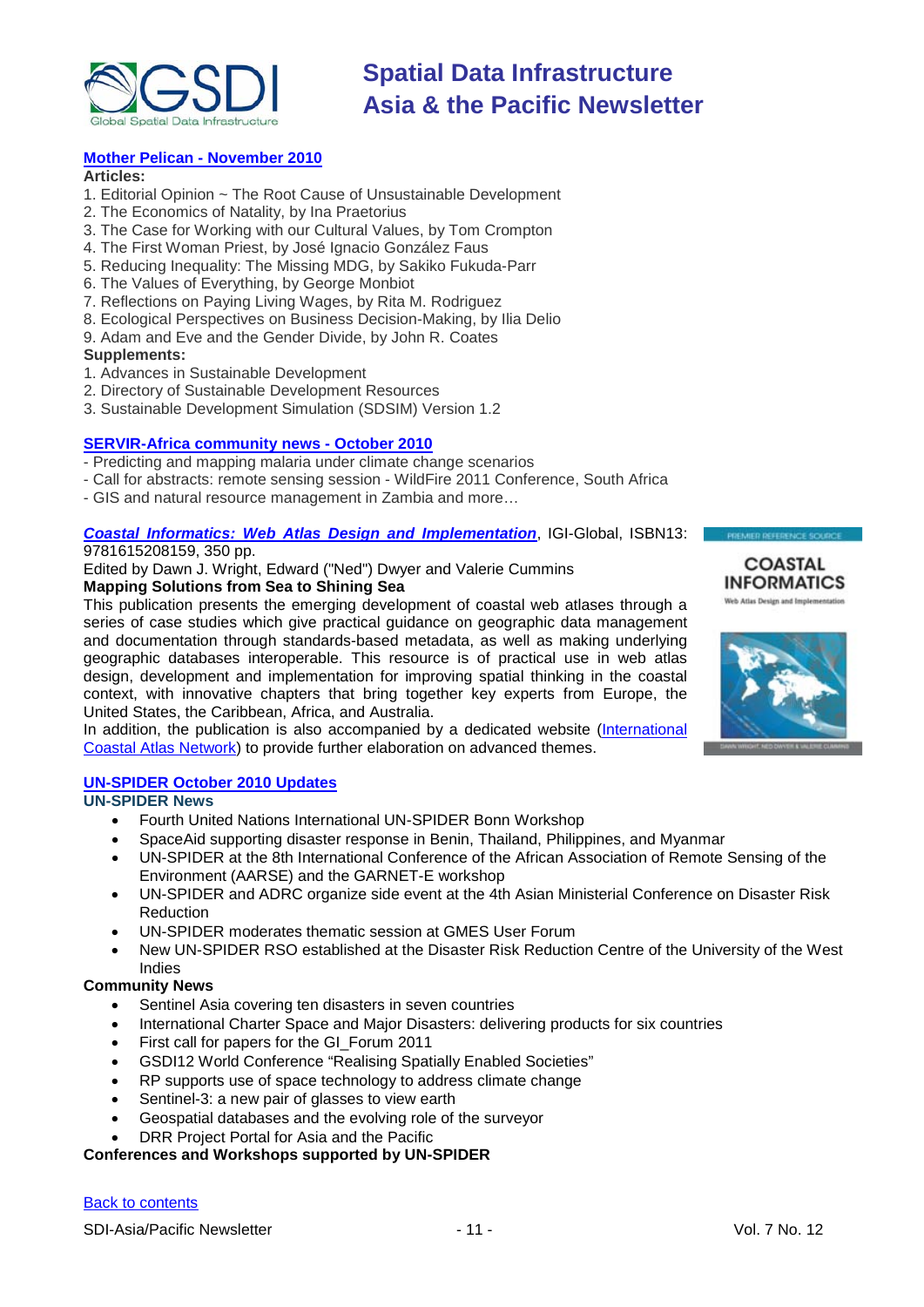

- 34th International Symposium on Remote Sensing of Environment: "The GEOSS Era: Towards Operational Environmental Monitoring", Sydney, 10-15 April 2011
- Gi4DM 2011 GeoInformation for Disaster Management; Antalya, Turkey, 3-8 May 2011

### **[Geospatial Revolution's 2nd episode released](http://geospatialrevolution.psu.edu/)**

The Geospatial Revolution Project is an integrated public service media and outreach initiative about the world of digital mapping and how it is changing the way we think, behave, and interact. The second episode of the Geospatial Revolution Project has been released. The first episode, debuted in September, covered an overview of the development of mapping and geospatial technologies, activate participation in geographic data creation, and crisis mapping. The second episode is divided into three sections looking at municipal, business, and health applications of geospatial technologies. The first section looks at the many mapping and locationbased applications the City of Portland, Oregon uses to manage services in the city. The video profiles the use of logistics software by UPS to optimize their routing and package delivery. The final segment looks at the use of GIS analysis to define where to focus efforts to provide healthier food choices in underserved neighborhoods. The entire second episode can be watched by visiting the Geospatial Revolution Project. The third and the fourth episode will be release March 1 and April 19, 2011. Source: [GIS Lounge](http://gislounge.com/geospatial-revolution-debuts-second-episode/) (Thanks to Wonkug Baek for this item)

**OpenStreetMap - [Be Your Own Cartographer](http://www.vector1media.com/articles/reviews/16978-openstreetmap-be-your-own-cartographer)** by Jonathan Bennett, PACKT, ISBN: 9781847197504, 2010, 237 pages

reviewed by Jeff Thurston (V1 Magazine)

**[Mapping Forestry](http://www.vector1media.com/articles/reviews/16461-mapping-forestry)** by Peter Eredics, editor, Esri [Press, I](http://esripress.esri.com/display/index.cfm?fuseaction=display&websiteID=168)SBN: 9781589482098, 2010, 88 pages Review by Jeff Thurston (V1 Magazine)

<span id="page-11-0"></span>[Back to contents](#page-0-0)

# **Just for Fun!**

#### **[Solar Roads](http://www.solarroadways.com/main.html)**

What if the road outside your house wasn't just a thing to drive on, what if it was also a generator of power - and what if it was made of a product that you wouldn't normally associate with road construction. What if it was made of glass?

ABC radio Transcript and [Audio](http://mpegmedia.abc.net.au/rn/podcast/2010/11/fte_20101104_0830.mp3) download available. See also YouTube [video](http://www.youtube.com/watch?v=Ep4L18zOEYI)

Source: Radio National (ABC Australi) Future Tense [programme](http://www.abc.net.au/rn/futuretense/stories/2010/3049796.htm) (4 November 2010) & [Inhabitat Green Design](http://www.inhabitat.com/2009/08/27/solar-roadways-to-prototype-first-ever-solar-road-panel)

#### **[Google Maps Blamed for Military Invasion](http://www.loweringthebar.net/2010/11/google-maps-blamed-for-invasion.html)**

Bad enough that Google Maps allegedly caused a woman to be hit by a car because [its](http://www.loweringthebar.net/2010/05/google-maps-made-me-walk-onto-the-highway-woman-claims.html)  [route told her to walk along a highway and failed to warn her](http://www.loweringthebar.net/2010/05/google-maps-made-me-walk-onto-the-highway-woman-claims.html) that said highway posed certain risks (namely cars). Now it has been accused of causing, or at least complicating, an international incident after Costa Rica said Nicaraguan troops had used Google Maps to "justify" crossing the border.

Costa Rica's main newspaper quoted the Nicaraguan commander as saying Google Maps proved they were legally in Nicaraguan territory. Roughly translated, he said: "If you see the Google satellite photo, you will see the border [the white line in the picture to the right]. In the last 3,000 meters [*i.e.*, of the river], both sides are Nicaraguan. It's clear that from El Castillo [where the white line hits the river] on, then the border is the right bank." Apparently, the Nicaraguans had crossed the river as shown, and this guy was citing Google Maps to support his claim to the territory under international law.



**He was wrong.**

… As noted, Google is blaming the feds for the mistake, but as the blog [search engine land](http://searchengineland.com/google-maps-uncle-sams-to-blame-costa-rica-nicaragua-border-54981) pointed out, Microsoft Bing gets it pretty much right (although it is also not perfect): Source: [Lowering the Bar](http://www.loweringthebar.net/)

# **UPDATE** from Wonkug Baek - **Google Maps dragged into border dispute**

[Back to contents](#page-0-0) A line of pixels drawn by Google Maps between the border of Nicaragua and Costa Rica is being used as an excuse in an old territorial dispute. Google acknowledged the problem, indicating that mapping information from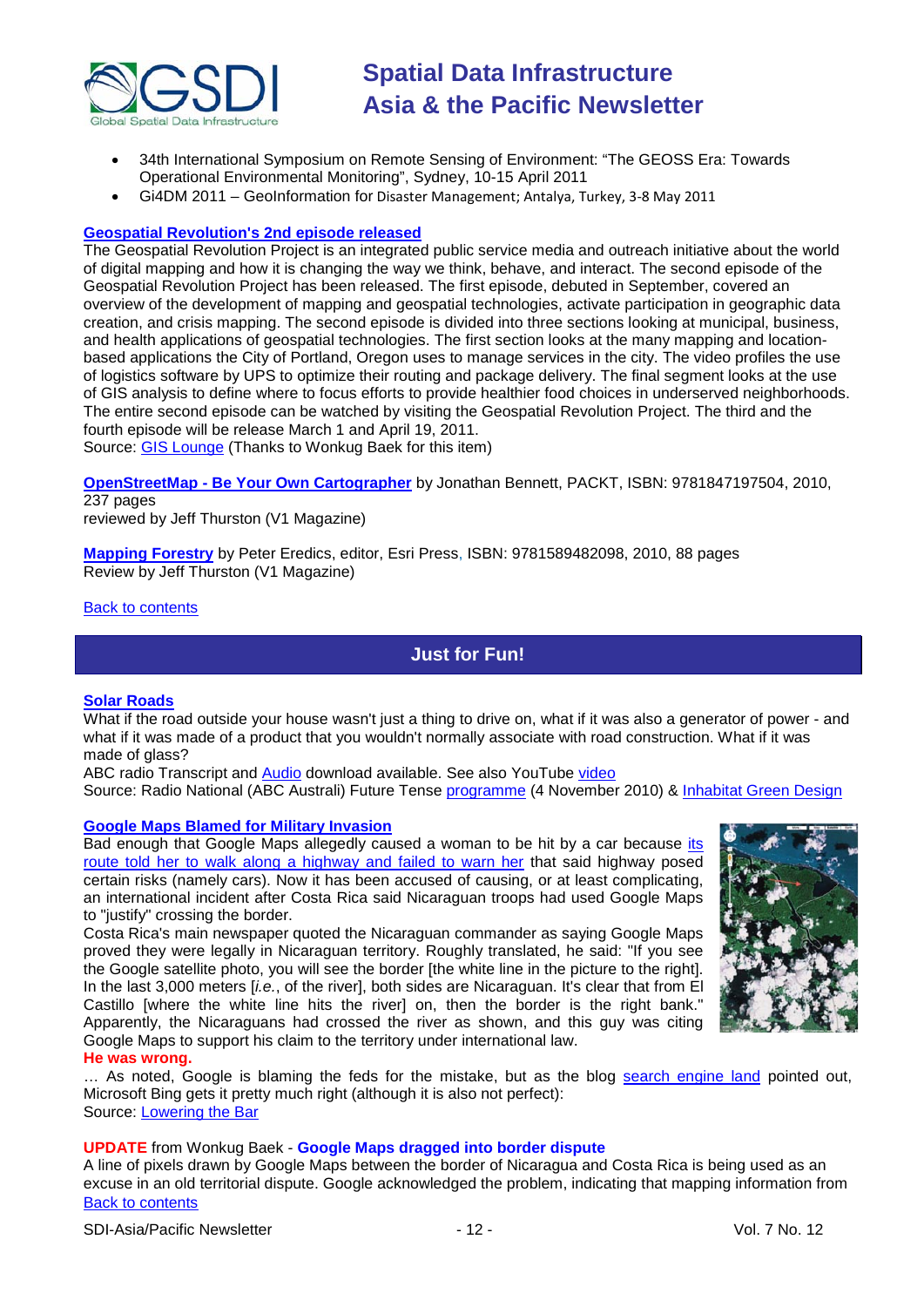

the U.S. Department of state used to draw the border in Google Maps was incorrect. Charlie Hale, a geo-policy analyst, wrote in a [Google blog](http://google-latlong.blogspot.com/2010/11/regarding-boundary-between-costa-rica.html) that "we determined that there was indeed an error in the compilation of the source data, by up to 2.7 kilometers. The U.S. Department of State has provided a corrected version and we are now working to update our maps." The dispute concerns the borderline traced along the San Juan River for the most part. The river is considered to be Nicaraguan territory, except for the south bank, which is Costa Rican, according to [a history](http://ogleearth.com/2010/11/about-costa-rica-nicaragua-their-border-and-google/) by blogger Stephan Geens. The dispute flared up after Nicaraguan troops occupied disputed lands along the river. In March, Carlos Roverssi, Costa Rica's deputy foreign minister, told [La](http://www.nacion.com/2010-11-04/ElPais/NotasSecundarias/ElPais2577867.aspx)  [Nación](http://www.nacion.com/2010-11-04/ElPais/NotasSecundarias/ElPais2577867.aspx) that Costa Rica had sent a note to Google to correct the map, which differs from the official documents, he said. Nicaraguan President Daniel Ortega told the [Tico Times](http://www.ticotimes.net/News/Daily-News/Nicaragua-s-President-Accuses-Costa-Rica-of-Trying-to-Steal-Rio-San-Juan_Tuesday-November-02-2010/(offset)/10) this month that the river has been drying up and shifting northward and that Costa Rica has been grabbing territory as a consequence. Nicaragua has a dredging operation in place to restore the flow of the river to its original course. Source: **GCN** 

**See also** [Guardian.co.uk](http://www.guardian.co.uk/technology/2010/nov/15/google-map-dispute-nicaragua)

# **[Hard Work, Miserable Conditions—Surveying Tennessee's](http://www.amerisurv.com/content/view/7990/153/) Cumberland Trail**

Land surveyors are often attracted to the trade by the prospect of working outdoors, preferably in the woods. But even so, the surveyors at The RLS Group must have wondered if they were getting too much of a good thing when they spent 90 days surveying a 19-mile section of the soon-to-be-completed Cumberland Trail . . . especially since it snowed or rained nearly every day, with temperatures that dropped to as low as three degrees and rarely got above freezing. And they weren't returning to motels at night. Since travel in the region is only possible with four-wheelers, and since the work took place far from cities or major roads, RLS employees worked and camped in the field. They lived in tents for one to two weeks at a time, working every daylight hour. Terrain was also a challenge; this part of Tennessee is heavily wooded and very hilly, with steep ridge lines extending for miles

Source: The American Surveyor.

# **[GPS Gypsies Fill in the Map Gaps in Australia](http://www.stuff.co.nz/travel/australia/outback/4326891/GPS-gypsies-fill-in-the-map-gaps)**

Armed with five high-tech cameras on their roof and a huge hard-drive named Gypsy in the boot, the Whereis Nissan Patrol is the newest vehicle in a fleet of eight and has the job of providing the most accurate mapping data of Australia's 1.1 million kilometres of roads. Whereis group manager Peter Barclay says the vehicle, with three Hawk-Eye cameras facing forward and two facing back, can survey the landscape with sub-metre accuracy, including road curvature, slopes and lane markings. Source: [Asian Surveying & Mapping](http://asmmag.com/news/gps-gypsies-fill-in-the-map-gaps-in-australia) and [Stuff.Co.nz](http://www.stuff.co.nz/)



# **Satellite imagery of the earth: "Earth as Art"**

US Geological Survey (USGS) unveiled the [Earth as Art 3 collection,](http://eros.usgs.gov/imagegallery/collection.php?type=earth_as_art_3) the latest set of Landsat satellite images selected for their artistic quality. Viewed from the unconventional perspective of space, through this collection, USGS showcased the Earth's geographic attributes. Previous **Earth as Art and [Earth as Art](http://eros.usgs.gov/imagegallery/collection.php?type=earth_as_art) 2** collections & other *Image Galleries* also available. Source: GeoSpatial World Weekly

# **[Getting Lost in Buildings: Architecture Can Bias Your Cognitive Map](http://www.vector1media.com/news/top-stories/53-corporate-news/17070-getting-lost-in-buildings-architecture-can-bias-your-cognitive-map)**

Some people always know which way is north and how to get out of a building. Others can live in an apartment for years without knowing which side faces the street. Differences among people that include spatial skills, experience, and preferred strategies for wayfinding are part of what determines whether people get lost in buildings—and psychological scientists could help architects understand where and why people might get lost in their buildings, according to the authors of an article published in Current Directions in Psychological Science, a journal of the [Association for Psychological Science](http://www.psychologicalscience.org/index.php/news/releases/getting-lost-in-buildings-architecture-can-bias-your-cognitive-map.html) The brain's

Source: V1 Magazine

# **ALERT – NOT** "Just for Fun!": **[GPS Units Cause Memory and Spatial Problems](http://www.dailytech.com/Study+GPS+Units+Cause+Memory+and+Spatial+Problems+/article20169.htm)**

McGill University researchers recently carried out a series of studies to examine the effects GPS systems on human brain, and have found that avid GPS users have a higher risk of suffering from problems with memory and spatial orientation.

Veronique Bohbot, associate professor of psychiatry at the Douglas Mental Health University Institute and McGill University, along with a team of McGill researchers, found that those who use a GPS system to navigate often have a higher chance of damaging a region of the brain that controls memory.

[Back to contents](#page-0-0)

SDI-Asia/Pacific Newsletter  $\sim$  13 - 13 - Vol. 7 No. 12

mapping system The hippocampus contains<br>neurons that form a spatial<br>navigation structure.

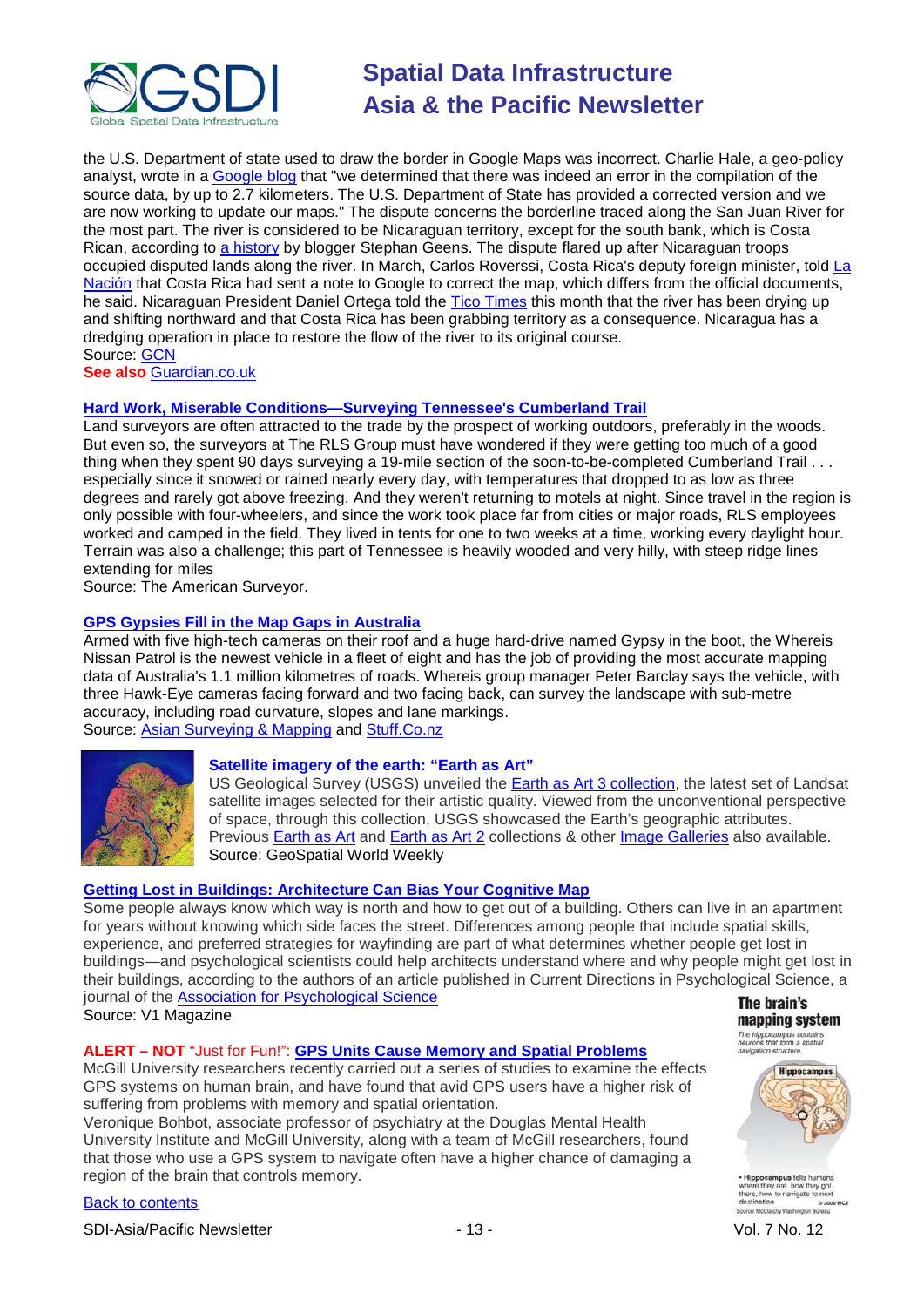

# Source: [GeoSpatial World Weekly](http://geospatialworld.net/index.php?option=com_content&view=article&id=19007%3Agps-can-cause-memory-loss-research&catid=74%3Amiscellaneous-research&Itemid=1&pagetype=newssearch) and DailyTech.com

#### <span id="page-13-0"></span>**[Back to contents](#page-0-0)**

# **Training Opportunities**

#### **[Call for integration of geography with IT & science courses](http://www.geospatialworld.net/index.php?option=com_content&view=article&id=18849%3Acall-for-integration-of-geography-with-science-courses&catid=75%3Amiscellaneous-events&Itemid=1)**

There is a need to revamp Geography/GIS and Design courses in India and Geography should be integrated with other IT and science courses, panellist proposed during a panel discussion, *Integrated Design and Education*, in New Delhi, India, hosted by *GIS Development*. Source: Geospatial World Weekly

### **[3nd Annual Spatial Ontology Community of Practice Workshop](http://www.fgdc.gov/fgdc-news/spatial-ontology-cop-workshop)**

Invitation - 3nd Annual Spatial Ontology Community of Practice (SOCoP) Workshop: Development,

Implementation and Use of GeoSpatial Ontologies and Semantics

U.S. Geological Survey (USGS) National Center, reston, Virginia, USA

### **Friday December 3, 2010 from 9:00 AM - 3:00 PM**

The purpose of the workshop is to continue the discussion from the previous SOCoP < [http://www.socop.org](http://www.socop.org/) > workshops in advancing spatial ontologies and semantic tools in the geospatial data domain. The main theme of this 3rd iteration of the workshop is the current and future state of development, implementation, and use of geospatial semantics and ontologies in meeting organizational mission and program needs.

There is no charge for the workshop.

Proceedings from last year's Workshop complete with presentation slides and audio are available at < [http://ontolog.cim3.net/cgi-bin/wiki.pl?SOCoP/Workshop\\_2009\\_11\\_12](http://ontolog.cim3.net/cgi-bin/wiki.pl?SOCoP/Workshop_2009_11_12) >, thanks to the support of Ontolog.

*Directions Magazine* [Webinars](http://www.directionsmag.com/webinars/) (Web Seminars)

#### **OpenGeo Releases Training Courses Under Creative Commons**

At the Free and Open Source Software for Geospatial (FOSS4G) conference in Barcelona this past week, OpenGeo announced the availability of its training materials online, licensed under the Creative Commons Share-Alike With Attribution license. Introductory workshops on the PostGIS spatial database, OpenLayers web mapping library, and the GeoServer map and feature server are all available [online.](http://www.workshops.opengeo.org/)

**[Vexcel Imaging Web Events](http://www.microsoft.com/ultracam/en-us/WebEvents.aspx) (Webinars) -** including past webinars

#### <span id="page-13-1"></span>**[Back to contents](#page-0-0)**

# **Funding Opportunities, Awards, Grants**

### **[IBM annnounces new grant program to create smarter cities](http://www.smartercitieschallenge.org/)**

IBM has inaugurated the Smarter Cities Challenge, a competitive grant program through which IBM will award a total of \$50 million worth of technology and services to a hundred municipalities across the globe.

Over the next three years, IBM will send top experts to those cities that have made the strongest case for participating in the Smarter Cities Challenge. IBM consultants will immerse themselves in local issues involving the administration of healthcare, education, safety, social services, transportation, communications, sustainability, budget management, energy, and utilities.

IBM consultants and technology specialists will help participating municipalities analyze and prioritize their needs, review their strengths and weaknesses, and learn from the successful strategies used by other cities. After studying the role that intelligent technology might play in uniting and advancing different aspects of city life, IBM will recommend concrete strategies designed to help make regions healthier, safer, smarter, more prosperous, and attractive to current and prospective residents and businesses.

Cities will also have access to a wide array of IBM resources throughout the grant engagement, potentially including: technological expertise, assistance with strategic planning, workshops on social networking tools, and City Forward, a powerful new tool which allows cities to analyze, compare and visualize data across systems. City Forward applies IBM's expertise in data analysis and visualization to public data sets, enabling citizens and

### [Back to contents](#page-0-0)

SDI-Asia/Pacific Newsletter  $\sim$  14 - 14 - Vol. 7 No. 12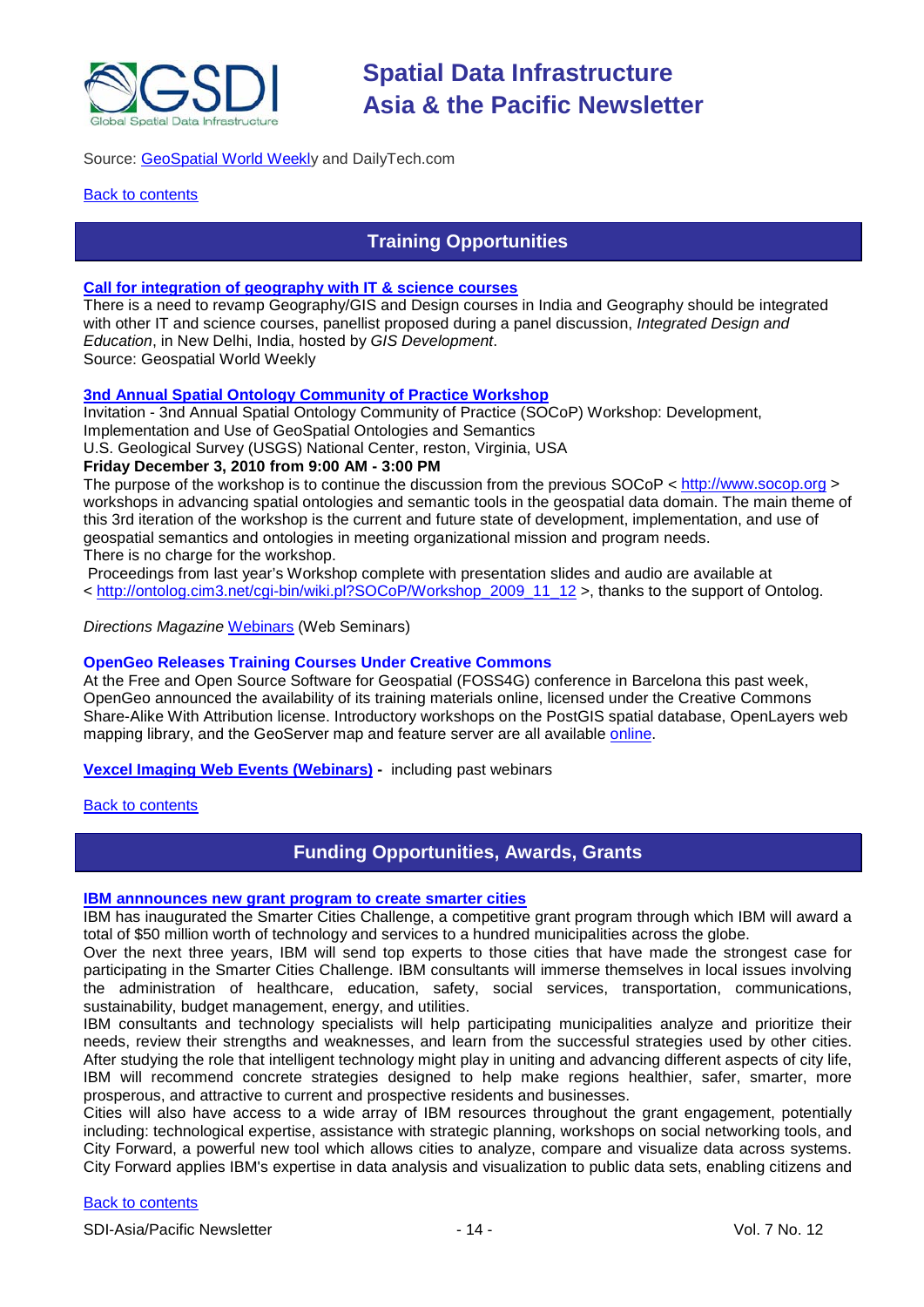

policymakers to reveal new insights and relationships in city systems. As part of the grants, cities may also receive assistance in preparing and analyzing data sets with City Forward.

Municipalities will be selected based on a number of criteria, including the ability to clearly articulate between two and four strategic issues that can potentially and reasonably be acted upon. Also considered will be the city's track record of innovative problem solving, commitment to the use of technology and open data, and demonstrated willingness to provide access to and time with city leaders.

The most successful proposals will offer clear, compelling evidence that a particular city is poised to best utilize the resources offered through the competition, that the grant has the potential to substantially enhance a city's capacity to act on key issues, and that the city is ready to match IBM's investment with its own commitment of time and talent.

Municipalities of all sizes are eligible, although IBM believes cities with populations between 100,000 and 700,000 will gain the most from the experience.

The approximate value of each Smarter Cities Challenge grant will be equivalent to \$400,000. Each city's team will comprise top IBM talent who bring their unique expertise to the program. The engagement will be conducted in a collaborative, constructive, and transparent manner, with IBM team members working alongside leaders from the public, private, and volunteer sectors.

Following the November 2010 program launch, applications will be accepted annually, with **the first cycle closing December 31, 2010.**

Thanks to Kate Lance for this item

#### **CALL FOR POSTGRADUATE STUDENTS: [CAPE URBAN OBSERVATORY RESEARCH PROJECT](http://cuo.geomatics.uct.ac.za/)**

Scholarships are available for 1 x MSc project, for full-time study. Prospective scholars should seek the PDF brochure from Assoc Prof Julian Smit (email address below)

Applicants should submit the following documentation:

1. Letter of motivation,

- 2. Curriculum vitae (with contactable academic references),
- 3. Full academic transcript, and
- 4. Short research proposal (500-1000 words).

Please send your applications to [Assoc. Prof. Dr. Julian Smit](mailto:Julian.Smit@uct.ac.za) [\(Julian.Smit@uct.ac.za](mailto:Julian.Smit@uct.ac.za) by **15 December 2010**. The Centre aims to confirm the scholarship by end December and the candidate can commence with the research as soon as possible in 2011. **Please Note that Prof Smit has other scholarships in similar fields**

#### **[Exceptional work in Geospatial domain recognised](http://usgif.org/news/155-usgif-announces-geospatial-intelligence-awards-recipients)**

The United States Geospatial Intelligence Foundation (USGIF) announced the recipients of its 2010 USGIF Awards Program. Recipients were acknowledged during the general session of the annual GEOINT Symposium.

Source: [GeoSpatial World Weekly](http://geospatialworld.net/index.php?option=com_content&view=article&id=18949%3Ausgif-recognises-exceptional-work-in-geospatial-domain&catid=81%3Amiscellaneous-award&Itemid=1&pagetype=newssearch)

**Best Student Paper Awards** Nanjing, China – May 26-9, 2011 see under ["Conferences, Events"](#page-16-0)

A Student Paper Prize Competition will be held during **LIDAR & RADAR 2011**. It is a great opportunity for young researchers to expose their work in this event and be recognized for their scientific value. Any student willing to be considered for this competition is required:

**Lo** submit an abstract before 30 November 2010, indicating that he/she is willing to participate to the student competition. The abstract must have the name of the student as the first author.

to submit the full paper and an electronic copy of a certificate showing his/her student status by e-mail to [lidar2011@gmail.com](mailto:lidar2011@gmail.com) no later than 30 January 2011.

 $\blacktriangleright$  to present the paper at the conference, if the paper is accepted and included in this session.

The **Best Student Paper Award** with a value of \$100 will recognize the best paper submitted by a student. Only papers submitted on or before the Proceedings submission deadline will be considered for these awards.

# **Bentley's 2011 Student Design Competition Call for Submissions Now Open**

The Bentley Student Design Competition is now accepting nominations for 2011. Students or teams (not to exceed 3 team members) may nominate their project in one of the categories, at their scholastic level, listed on the Bentley [website.](http://www.bentley.com/en-US/Corporate/News/Quarter+3/2011+Submissions.htm?BI=homepage&v=news+submissions)

**The deadline is March 18, 2011.**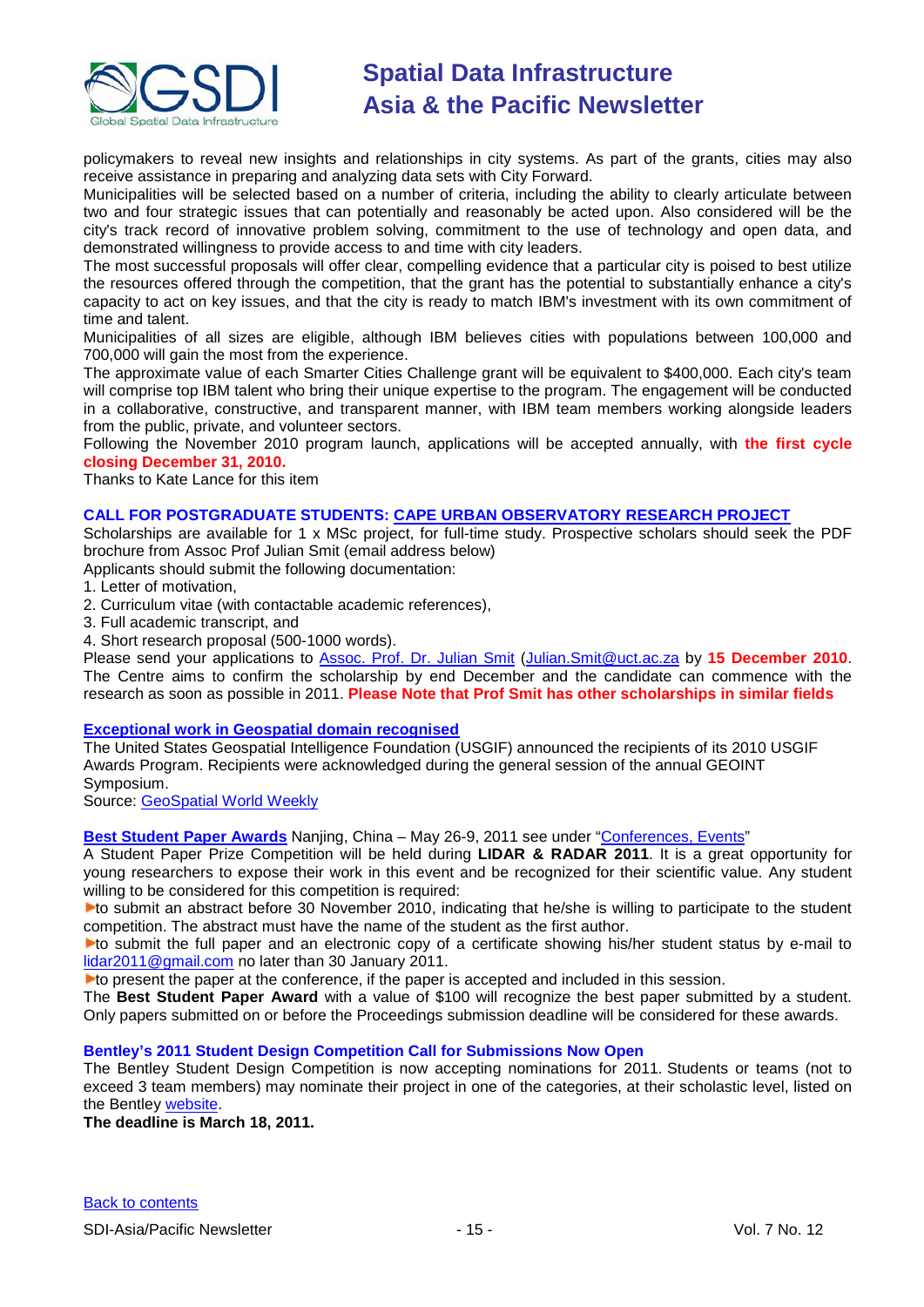

# **Employment Opportunities**

# <span id="page-15-0"></span>**[Network Manager, NEPAD Southern Africa Network of Water Centres of Excellence, South Africa](http://www.nepadst.org/sanbio/download/vacancy_network_manager_2010.pdf) Deadline: December 9, 2010.**

The NEPAD Southern Africa Network of Water Centres of Excellence (SANWATCE) has a vacancy for its Network Manager. This individual should be able to contribute to the Network's success by providing technical backstopping to joint research projects in the region's Water Sectors and leading the Network's support services with management & administrative responsibilities.

The position will be in the Secretariat of SANWATCE hub, which is currentlybeing hosted at the University of Stellenbosch, Faculty of Science offices, Stellenbosch, South Africa.

#### **Spatial Jobs Online (Australia) Because of tight application closing dates the editors provide these**  websites for employment seekers to access directly: <<http://www.spatialjobs.com.au/> > and < [http://www.GISjobs.com.au](http://www.gisjobs.com.au/) >

# **Looking for a GIS - Geomatics Job in Canada?**

Here are some links: 1) [Geomatics Canada Job Site;](http://geomaticscanada.com/jobs.cfm) 2) [GeographyJobs.ca;](http://www.geographyjobs.ca/) 3) [GoGeomatics Canada;](http://canada.gogeomatics.net/frmHome.aspx) 4) [Geomatics Employment Center](http://gisjobs.ca/) Source: V1 Magazine

#### <span id="page-15-1"></span>[Back to contents](#page-0-0)

# **Conference Proceedings**

### **[Map Africa stresses g-readiness for sustainable development](http://geospatialmilieu.org/ezine/maf2010.asp)**

Map Africa 2010, organised by GIS Development, successfully concluded in Cape Town, South Africa on November 25, 2010. The three-day event explored status of "Geospatial Readiness for Building Africa" and its importance for the continent as it emerges a global investment hotspot.

Source: [Geospatial Milieu](http://geospatialmilieu.org/)

#### **GeoExpo takes Center Stage**

The two-day Geospatial Expo 2010 was held in Dubai recently. Around 16 exhibitors participated in the event that was attended by around 400 people. Source: [Geospatial Milieu](http://geospatialmilieu.org/)

**[The first Latin American Remote Sensing Week \(LARS\) at Santiago de Chile](http://geospatialmilieu.org/ezine/lars_event.asp)**

### **[Xth International Scientific and Technical Conference "From Imagery to Map: Digital Photogrammetric](http://www.racurs.ru/Italy2010/en/)  [Technologies"](http://www.racurs.ru/Italy2010/en/)**

#### **[United Nations Regional Seminar on Census Data Dissemination and Spatial Analysis](http://unstats.un.org/unsd/demographic/meetings/wshops/Thailand_5Oct10/default.htm)**,

Bangkok, Thailand, 5-8 October 2010

The United Nations Statistics Division (UNSD), in cooperation with the United Nations Economic and Social Commission for Asia and the Pacific (UNESCAP), organized the Regional Seminar on Census Data Dissemination and Spatial Analysis in the context of the 2010 World Programme for Population and Housing Censuses.

The purpose of the Seminar was to provide a forum for sharing national practices and experiences in the dissemination and use of census data. The Seminar reviewed emerging trends, innovative approaches and technological tools employed in the dissemination of census data. The Seminar was expected to provide a basis for assessing existing national dissemination strategies as well as technologies used by national statistical offices. It also was meant to aid in taking stock of national capacities and challenges for meeting the increasing requirements of census data users. Furthermore, the Seminar was expected to help in identifying good practices and lessons learned in the dissemination and analysis of census data. The ideas generated by the discussion and the recommendations made by participants will contribute towards the drafting of an

# [Back to contents](#page-0-0)

SDI-Asia/Pacific Newsletter  $\sim$  16 - 16 - Vol. 7 No. 12



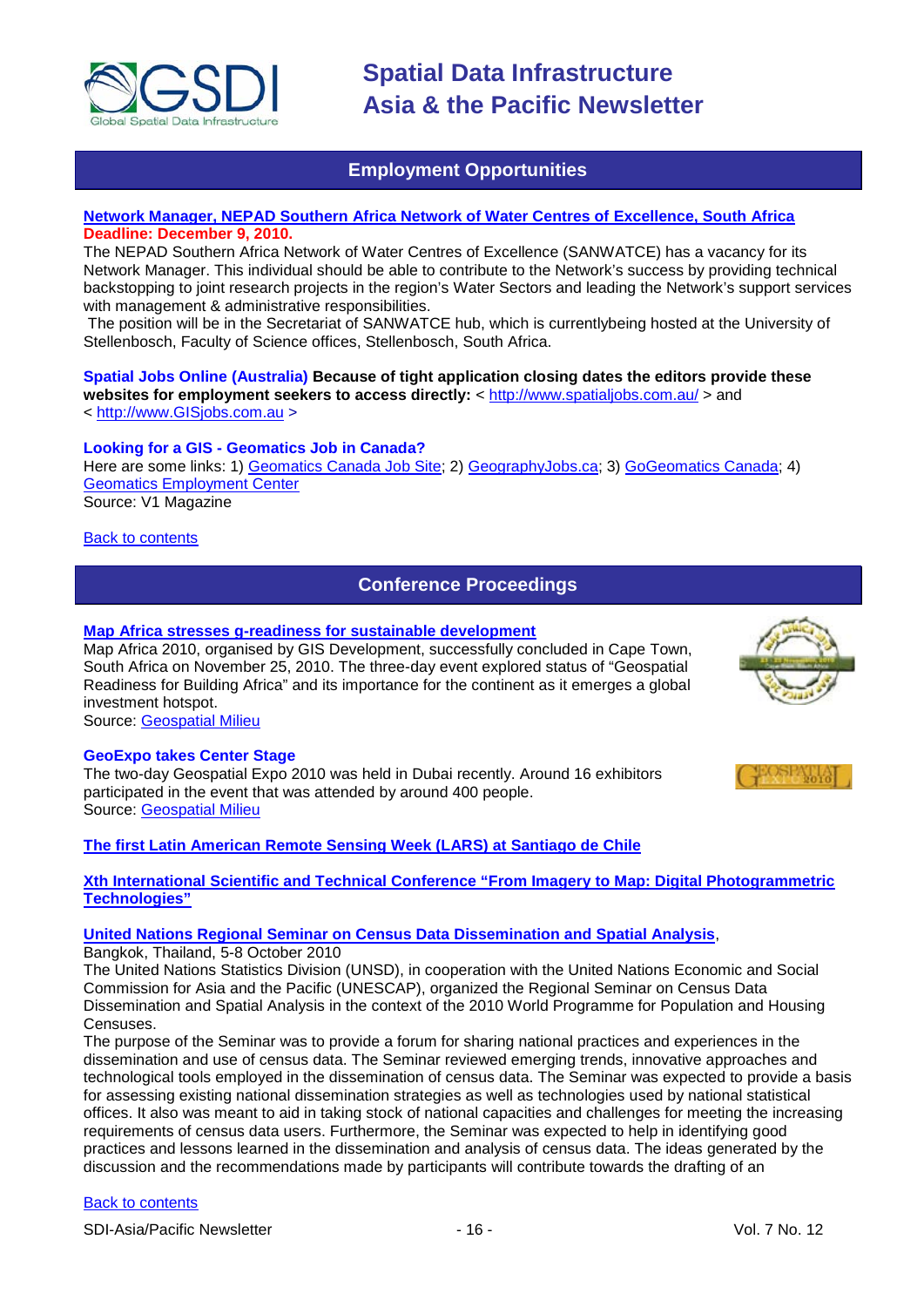

international guideline for effective dissemination and utilization of census data. Contact: Margaret Mbogoni, Tel. +1 212 963 7845, e-mail[: Mbogoni@un.org](mailto:Mbogoni@un.org) Source: Kate Lance

### **[Hindu Kush-Himalayan region: bridging the data gap for adaptation to climate change](http://geoportal.icimod.org/symposium2010/)**

The recently held International Symposium "Benefiting from Earth Observation: Bridging the Data Gap for Adaptation to Climate Change in the Hindu Kush-Himalayan Region", (Kathmandu, Nepal, 1-7 October 2010) provided the region with a key opportunity to advance in sustainable development and international cooperation. The full proceedings of the symposium will be available soon.

If you have any queries, contact [symposium2010@icimod.org](mailto:symposium2010@icimod.org)

Symposium **blog** and Symposium [twitter.](http://twitter.com/earthsymposium)

The Symposium also marked the launch of [SERVIR-Himalaya.](http://www.nasa.gov/home/hqnews/2010/oct/HQ_10-241_SERVIR_Himalaya_prt.htm) In 2010, in a move that is furthering GEOSS in action, the US Agency for International Development (USAID) and the National Aeronautics and Space Administration (NASA) partnered with ICIMOD to establish SERVIR-Himalaya--the third regional SERVIR node. Source: Kate Lance

### **[The United Nations Regional Seminar on Census Data Dissemination and Spatial Analysis](http://unstats.un.org/unsd/demographic/meetings/wshops/Kenya_14Sept2010/default.htm)**,

Nairobi 14-17 September 2010.

The purpose of the Seminar was to provide a forum for sharing national practices and experiences in the dissemination and use of census data. The Seminar reviewed emerging trends, innovative approaches and technological tools employed in the dissemination of census data. The Seminar was expected to provide a basis for assessing existing national dissemination strategies as well as technologies used by national statistical offices. It also was meant to aid in taking stock of national capacities and challenges for meeting the increasing requirements of census data users. Furthermore, the Seminar was expected to help in identifying good practices and lessons learned in the dissemination and analysis of census data. The ideas generated by the discussion and the recommendations made by participants will contribute towards the drafting of an international guideline for effective dissemination and utilization of census data. Contact: Yacob Zewoldi, Tel. +1 212 963 0445, e-mail: [zewoldi@un.org](mailto:zewoldi@un.org) Source: Kate Lance

**United Nations [workshops](http://unstats.un.org/unsd/demographic/meetings/wshops/default.htm)** - Demographic and social statistics

**[GeoViz 2009 \(Hamburg, March 2 -5, 2009\)](http://www.geovisualisierung.net/geoviz_hamburg/geovizhh_program.htm)**

**[The Australian and New Zealand Map Society Conference 2010](http://blogs.slq.qld.gov.au/jol/2010/05/14/the-australian-and-new-zealand-map-society-conference-2010/)**

**[Map Asia 2010](http://mapasia.org/2010/proceeding/index.htm)** and [Conference Report](http://mapasia.org/2010/mapasia2010report.pdf)

**[\(GITA\) Australia-New Zealand](http://www.gisdevelopment.net/magazine/global/2010/september/50-Understanding-users-Key-to-successful-implementation.htm)** - Brisbane, Australia from 2-4 August 2010

**[15th Australasian Remote Sensing and Photogrammetry Conference](http://www.15.arspc.com/proceedings)** (Alice Springs, September 13 -17)

<span id="page-16-0"></span>**[The Sydney Declaration from XXIV Fig Conference, April 2010](http://www.fig.net/pub/figpub/sydney_decl/sydney_declaration.pdf)**

[Back to contents](#page-0-0)

# **Conferences, Events**

For upcoming events of global or major international interest, please visit the upcoming [conference list o](http://gsdi.org/events/upcnf.asp)n the GSDI website.

**The editors welcome news of conferences & events from the newsletter subscribers**

#### **Call for Expression of Interest to host AARSE 2014 and future Conferences**

Call for Expression of Interest to host the 10th biennial International Conference of the African Association of Remote Sensing of the Environment (AARSE) in October 2014 and future Conferences. The 9th conference will hold in Morocco in October 2012.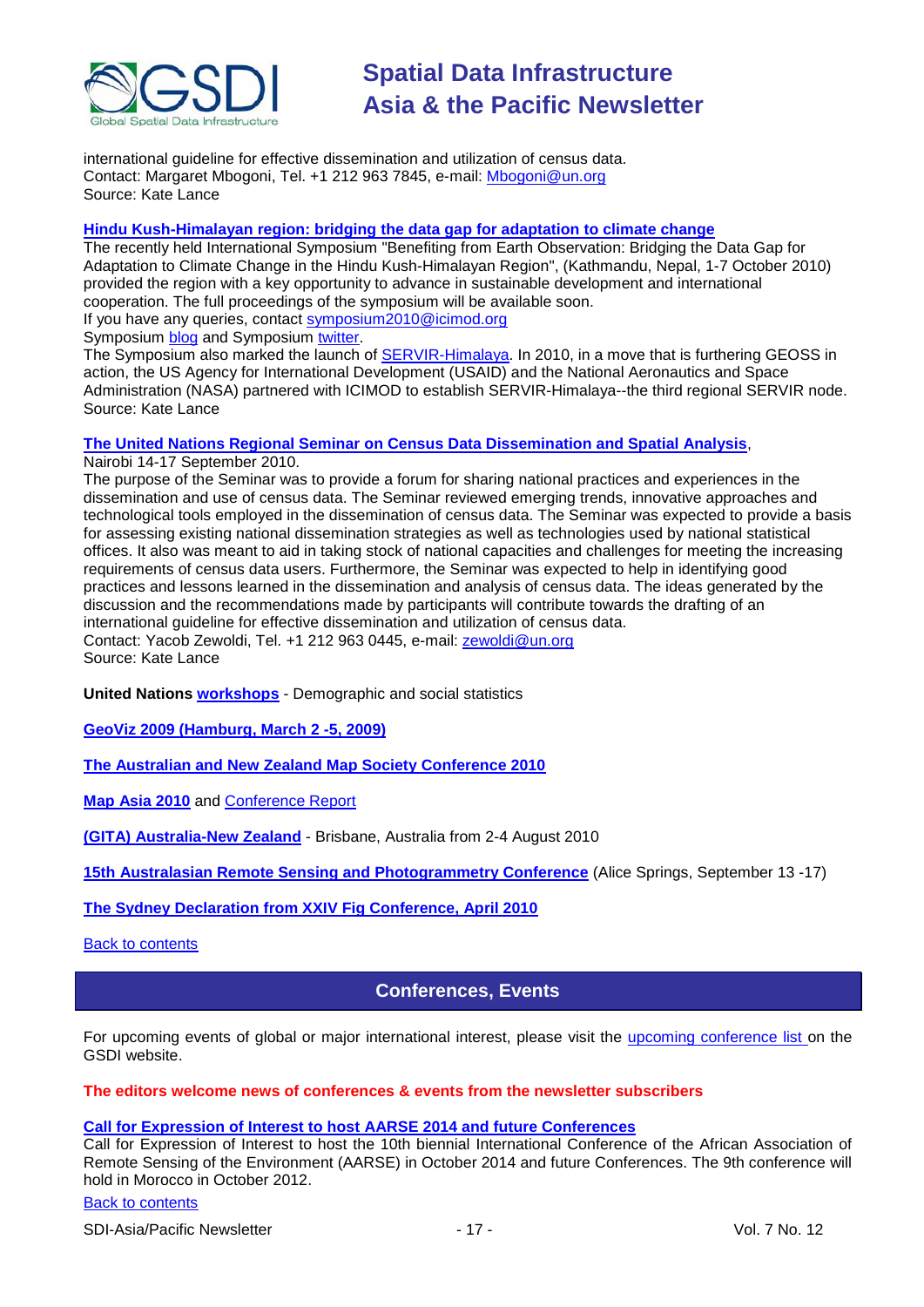

| <b>Date</b>                 | <b>Location</b>                          | <b>Event</b>                                                                                                                                                                                                                                                                                                                                                                                                                                                                                                                                                                                                                                                                                                                                                                                                                                                                                                                                                                                                                                              |
|-----------------------------|------------------------------------------|-----------------------------------------------------------------------------------------------------------------------------------------------------------------------------------------------------------------------------------------------------------------------------------------------------------------------------------------------------------------------------------------------------------------------------------------------------------------------------------------------------------------------------------------------------------------------------------------------------------------------------------------------------------------------------------------------------------------------------------------------------------------------------------------------------------------------------------------------------------------------------------------------------------------------------------------------------------------------------------------------------------------------------------------------------------|
| November -                  |                                          |                                                                                                                                                                                                                                                                                                                                                                                                                                                                                                                                                                                                                                                                                                                                                                                                                                                                                                                                                                                                                                                           |
| <b>Dec 2010</b>             |                                          |                                                                                                                                                                                                                                                                                                                                                                                                                                                                                                                                                                                                                                                                                                                                                                                                                                                                                                                                                                                                                                                           |
| 28 November -               | Sydney Australia                         | <b>OGC's Meeting on Business Value of Geospatial Standards</b>                                                                                                                                                                                                                                                                                                                                                                                                                                                                                                                                                                                                                                                                                                                                                                                                                                                                                                                                                                                            |
| 3 December                  |                                          | The Open Geospatial Consortium (OGC) has announced the event,<br>Deriving business value from geospatial standards to be held on<br>June 17, 2010 at the NOAA Silver Spring offices in Maryland. OGC<br>invites government officials, policy makers, senior managers, as<br>well as sales and marketing professionals from across the industry<br>to attend a series of business meetings during the event. The event<br>is part of the OGC's quarterly Technical Committee and Planning<br>Committee meetings. Steven Ramage, OGC's Executive Director,<br>Marketing and Communications said, "I would like to invite<br>professionals to attend a one-day business session at a TC/PC<br>meeting. This invitation is open to OGC members and non-OGC<br>members who want to learn more about the business value of<br>geospatial technology. Silver Spring is the first such meeting and<br>more one-day business sessions are planned for the OGC<br>meetings in Toulouse, France in September and in Sydney,<br>Australia in November-December 2010." |
| 29 November -<br>3 December | Tunisia                                  | Fifth Session of the International Conference Geotunis 2010                                                                                                                                                                                                                                                                                                                                                                                                                                                                                                                                                                                                                                                                                                                                                                                                                                                                                                                                                                                               |
| 30 November -               | The Hague,                               | <b>European LiDAR Mapping Forum Conference and Exhibition</b>                                                                                                                                                                                                                                                                                                                                                                                                                                                                                                                                                                                                                                                                                                                                                                                                                                                                                                                                                                                             |
| 1 December                  | Netherlands                              |                                                                                                                                                                                                                                                                                                                                                                                                                                                                                                                                                                                                                                                                                                                                                                                                                                                                                                                                                                                                                                                           |
| <b>December</b><br>2010     |                                          |                                                                                                                                                                                                                                                                                                                                                                                                                                                                                                                                                                                                                                                                                                                                                                                                                                                                                                                                                                                                                                                           |
| $1 - 3$ December            | Valencia,                                | 6th gvSIG Conference: Knowledge for change                                                                                                                                                                                                                                                                                                                                                                                                                                                                                                                                                                                                                                                                                                                                                                                                                                                                                                                                                                                                                |
| "UPDATED"                   | Spain                                    | The call for papers is now open. As of today communication<br>proposals can be sent to the email address where they will be<br>evaluated by the scientific committee as to their inclusion in the<br>conference program. There are two types of communication: paper<br>or poster. Information regarding to regulations on communication<br>presentations can be found in the reports section.<br>Provisional programme now available<br>Registrations are free of cost (limited capacity) and must be done<br>through the application form on the Conference web page.                                                                                                                                                                                                                                                                                                                                                                                                                                                                                   |
| 22 December                 | Kyoto, Japan                             | Japan - Topic Maps Japan 2010                                                                                                                                                                                                                                                                                                                                                                                                                                                                                                                                                                                                                                                                                                                                                                                                                                                                                                                                                                                                                             |
| January 2011                |                                          |                                                                                                                                                                                                                                                                                                                                                                                                                                                                                                                                                                                                                                                                                                                                                                                                                                                                                                                                                                                                                                                           |
| 5 - 7 January               | University of<br>Waikato, New<br>Zealand | SEVENTH INTERNATIONAL CONFERENCE ON<br><b>ENVIRONMENTAL, CULTURAL, ECONOMIC AND SOCIAL</b><br><b>SUSTAINABILITY</b><br>Contact                                                                                                                                                                                                                                                                                                                                                                                                                                                                                                                                                                                                                                                                                                                                                                                                                                                                                                                            |
| 18-21 January               | Hyderbad, India                          | <b>MapWorld Forum 2011</b><br>Contact<br><b>NOTE NAME CHANGE TO:</b><br><b>GEOSPATIAL WORLD FORUM 2011</b><br>Last date for abstract submission has been extended to 30th<br>September, 2010                                                                                                                                                                                                                                                                                                                                                                                                                                                                                                                                                                                                                                                                                                                                                                                                                                                              |
| <b>February 2011</b>        |                                          |                                                                                                                                                                                                                                                                                                                                                                                                                                                                                                                                                                                                                                                                                                                                                                                                                                                                                                                                                                                                                                                           |
| $7 - 9$ February            | New Orleans,<br><b>USA</b>               | 11th International LiDAR Mapping Forum 2011                                                                                                                                                                                                                                                                                                                                                                                                                                                                                                                                                                                                                                                                                                                                                                                                                                                                                                                                                                                                               |
| <b>March 2011</b>           |                                          |                                                                                                                                                                                                                                                                                                                                                                                                                                                                                                                                                                                                                                                                                                                                                                                                                                                                                                                                                                                                                                                           |
| $7 - 9$ March               | Valencia, SPAIN                          | 5th International Technology, Education and Development<br><b>Conference (INTED2011)</b><br>Abstract submission: CLOSED - 25th November 2010<br>Acceptance notification: 16th December 2010<br>Final Paper submission: 26th January 2011<br>Contact                                                                                                                                                                                                                                                                                                                                                                                                                                                                                                                                                                                                                                                                                                                                                                                                       |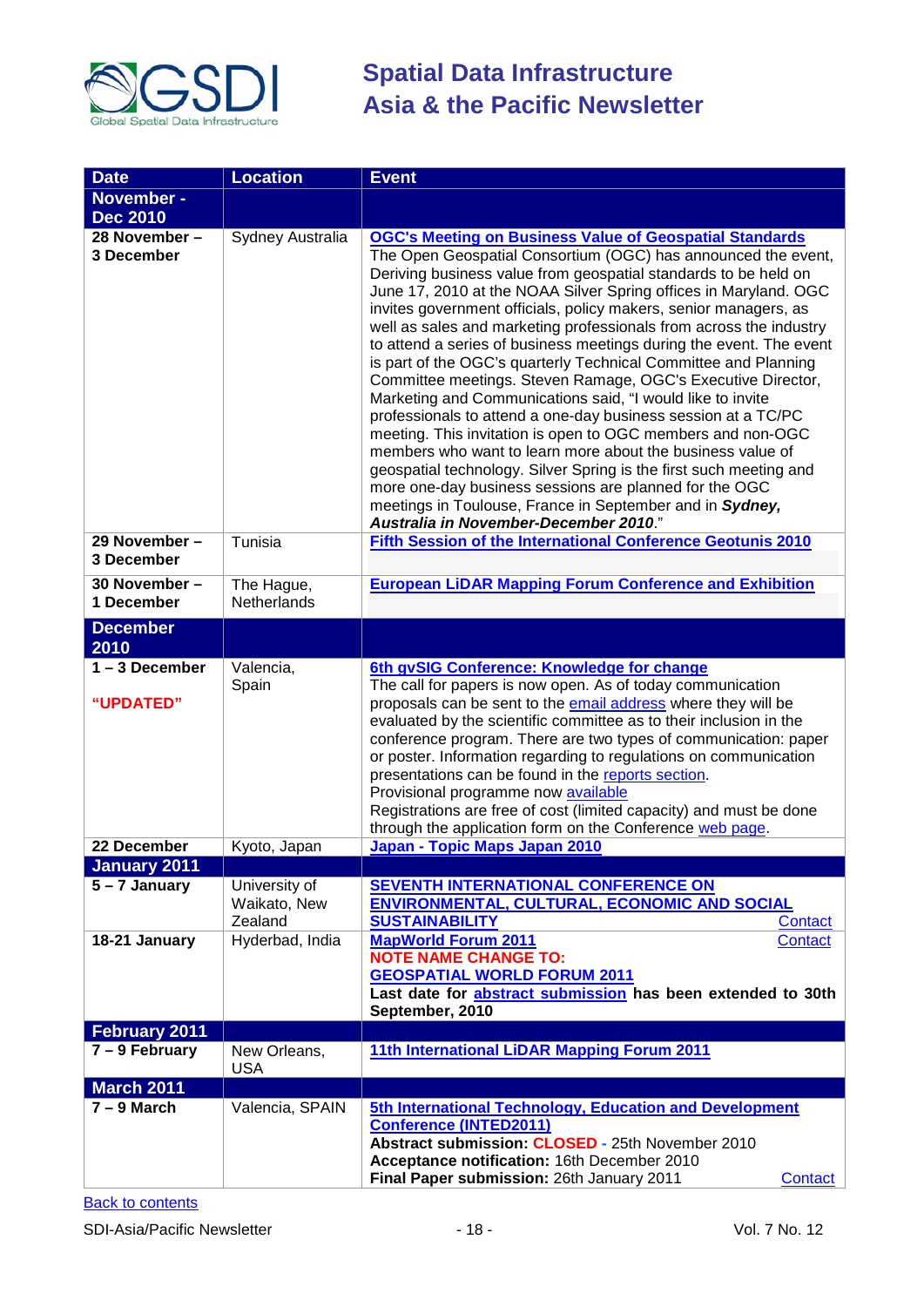

| $21 - 4$ March               | Houston, USA              | <b>SPAR International 2011</b><br>Contact: Linda McLaughlin, Program Manager                                                                                                                                                                                                                                                                                                                                                                                                                                      |
|------------------------------|---------------------------|-------------------------------------------------------------------------------------------------------------------------------------------------------------------------------------------------------------------------------------------------------------------------------------------------------------------------------------------------------------------------------------------------------------------------------------------------------------------------------------------------------------------|
|                              |                           | <b>Call for Presenters,</b><br><b>ABSTRACT SUBMISSION DEADLINE</b><br>November 3, 2010                                                                                                                                                                                                                                                                                                                                                                                                                            |
| $25 - 7$ March               | Bilbao, Vizcaya,<br>Spain | 7th International Conference on Technology, Knowledge and<br><b>Society</b><br>The deadline for the current round in the Call for Papers is<br>9 November 2010<br>Contact                                                                                                                                                                                                                                                                                                                                         |
| <b>April 2011</b>            |                           |                                                                                                                                                                                                                                                                                                                                                                                                                                                                                                                   |
| $10 - 15$ April              | Sydney, Australia         | 34th International Symposium on Remote Sensing of<br><b>Environment (ISRSE)</b><br>Abstract submissions closed on 1 October                                                                                                                                                                                                                                                                                                                                                                                       |
| <b>May 2011</b>              |                           |                                                                                                                                                                                                                                                                                                                                                                                                                                                                                                                   |
| $3 - 8$ May                  | Antalya, Turkey           | <b>Gi4DM 2011 - Geolnformation for Disaster Management.</b><br>Deadline for Abstracts is December 15, 2010<br><b>Contact</b><br><b>Online Abstract Submission</b><br>Full papers for Proceedings are required by March 31, 2011                                                                                                                                                                                                                                                                                   |
| $26 - 29$ May                | Nanjing, CHINA,           | <b>LIDAR and Radar Mapping: Technologies and Applications</b><br>Abstract submission deadline<br>October 15, 2010<br>Authors notified on<br>November 30, 2010<br>Full paper submission deadline<br>January 30, 2011<br><b>Contact</b>                                                                                                                                                                                                                                                                             |
| <b>June 2011</b>             |                           |                                                                                                                                                                                                                                                                                                                                                                                                                                                                                                                   |
| 28 June - 7 July             | Melbourne,<br>Australia   | <b>XXV IUGG General Assembly</b><br>Earth on the Edge: Science for a sustainable Planet<br>The IUGG 2011 Scientific Program Committee invites the<br>submission of abstracts on original work to be considered for oral or<br>poster presentation at the IUGG 2011 General Assembly. The<br>deadline for submission of abstracts is Monday 17 January 2011.<br>Call for Abstracts Close FOR IAHS PREPUBLISHED EVENTS<br>JH01, JH02, H01, H02, H03 and H04 8 November, 2010<br><b>Download Brochure</b><br>Contact |
| 28 June - 7 July             | Melbourne,<br>Australia   | <b>IAG General Assembly</b><br><b>Download Brochure</b>                                                                                                                                                                                                                                                                                                                                                                                                                                                           |
| <b>July 2011</b>             |                           |                                                                                                                                                                                                                                                                                                                                                                                                                                                                                                                   |
| $3 - 8$ July                 | Paris                     | 25th International Cartographic Conference.<br>15th General Assembly of the International Cartographic<br><b>Association (ICA)</b><br>Abstracts were due 4th October, 2010.<br>Second call for papers<br>Contact: regist-icc2011@europa-organisation.com                                                                                                                                                                                                                                                          |
| $9 - 12$ July                | San Diego                 | <b>Esri and ACSM - Event for Surveyors and Mapping</b><br><b>Professionals</b><br>Abstract submission deadline is December 6, 2010.                                                                                                                                                                                                                                                                                                                                                                               |
| $9 - 12$ July                | San Diego                 | <b>ESRI International USER CONFERENCE</b>                                                                                                                                                                                                                                                                                                                                                                                                                                                                         |
| <b>August 2011</b>           |                           |                                                                                                                                                                                                                                                                                                                                                                                                                                                                                                                   |
| $23 - 25$ Augustl            | Perth, Australia          | 7th International Symposium on Digital Earth (ISDE7)<br>Held in conjunction with WALIS Forum 2011 and the 2011 NRM<br><b>Conference</b>                                                                                                                                                                                                                                                                                                                                                                           |
| <b>November</b><br>2011      |                           |                                                                                                                                                                                                                                                                                                                                                                                                                                                                                                                   |
| $14 - 18$<br><b>November</b> | Santiago, Chile           | UGI 2001 International Geographic Union "Regional<br><b>Geographic Conference"</b><br><b>Contact</b><br><b>Brochure &amp; Call for Papers</b>                                                                                                                                                                                                                                                                                                                                                                     |
| $21 - 23$                    | Wellington,               | <b>Surveying &amp; Spatial Sciences Conference 2011</b>                                                                                                                                                                                                                                                                                                                                                                                                                                                           |